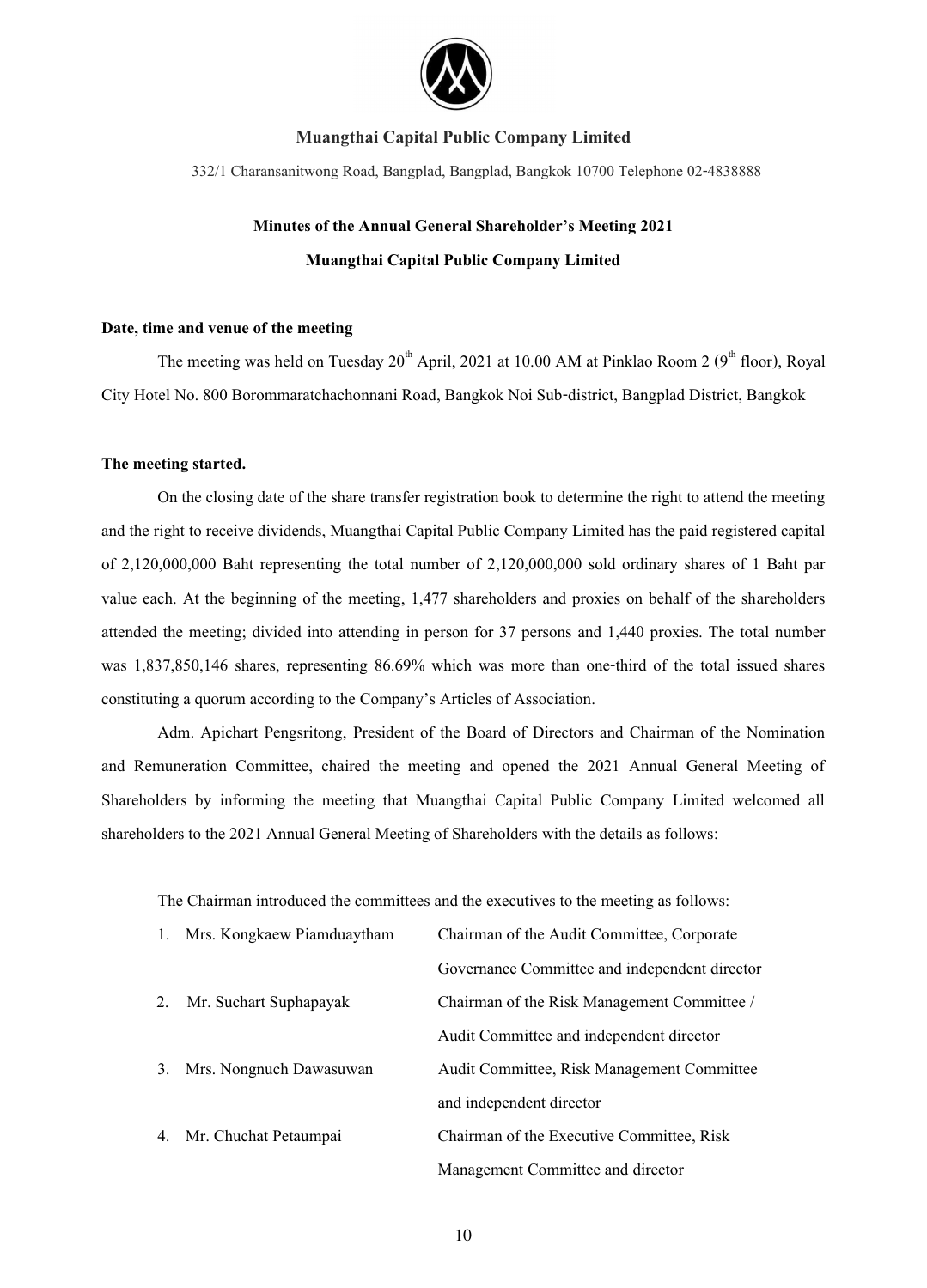

332/1 Charansanitwong Road, Bangplad, Bangplad, Bangkok 10700 Telephone 02-4838888

| 5. Mrs. Daonapa Petampai | Managing director and director              |  |
|--------------------------|---------------------------------------------|--|
| 6. Dr. Yothin Anavil     | Chairman of the Corporate Governance,       |  |
|                          | Nomination and Remuneration Committee and   |  |
|                          | independent director                        |  |
| 7. Dr. Suksit Petampai   | Nomination and Remuneration Committee,      |  |
|                          | Corporate Governance Committee and director |  |

The Company had a total of 8 directors and 8 directors attended the meeting representing 100% of the directors attending the meeting.

Subsequently, the Chairman introduced the Executive Committee and the management of the Company attending the meeting today as follows:

| 1. |                        | Mr. Surapong Pechaumpai Deputy Managing Director (senior) |
|----|------------------------|-----------------------------------------------------------|
| 2. | Mr.Parithad Petampai   | Deputy Managing Director                                  |
| 3. | Mr.Surat Chayaworadech | Deputy Managing Director                                  |
| 4. | Ms.Duangkhae Songnui   | <b>Assistant Managing Director</b>                        |
| 5. | Ms. Vimonrat Nujul     | <b>Accounting Manager</b>                                 |
| 6. | Mr.Somkiat Rasami      | <b>Branch Affairs Manager</b>                             |
| 7. | Mr. Amnat Niamsee      | Debt Manager                                              |
| 8. | Ms.Monthon Onphan      | Company's secretary                                       |

 Mr. Sakchai Wirunchiwa, Legal Advisor served as the secretary of the meeting clarified the conditions, criteria and method for counting votes of the shareholders who had to vote for each agenda as follows:

- Article 41 of the Company's Articles of Association stipulated that in the shareholders' meeting, every shareholder had one vote per share. In the case that a shareholder had special interest in any matter, the shareholders would not have the right to vote on such matter.
- For voting and counting votes in this meeting room, the following criteria was set. In voting in each agenda, the Chairman would ask the meeting only those who disagreed and abstained. If no one voted against or abstained, it shall be considered that the meeting has the unanimous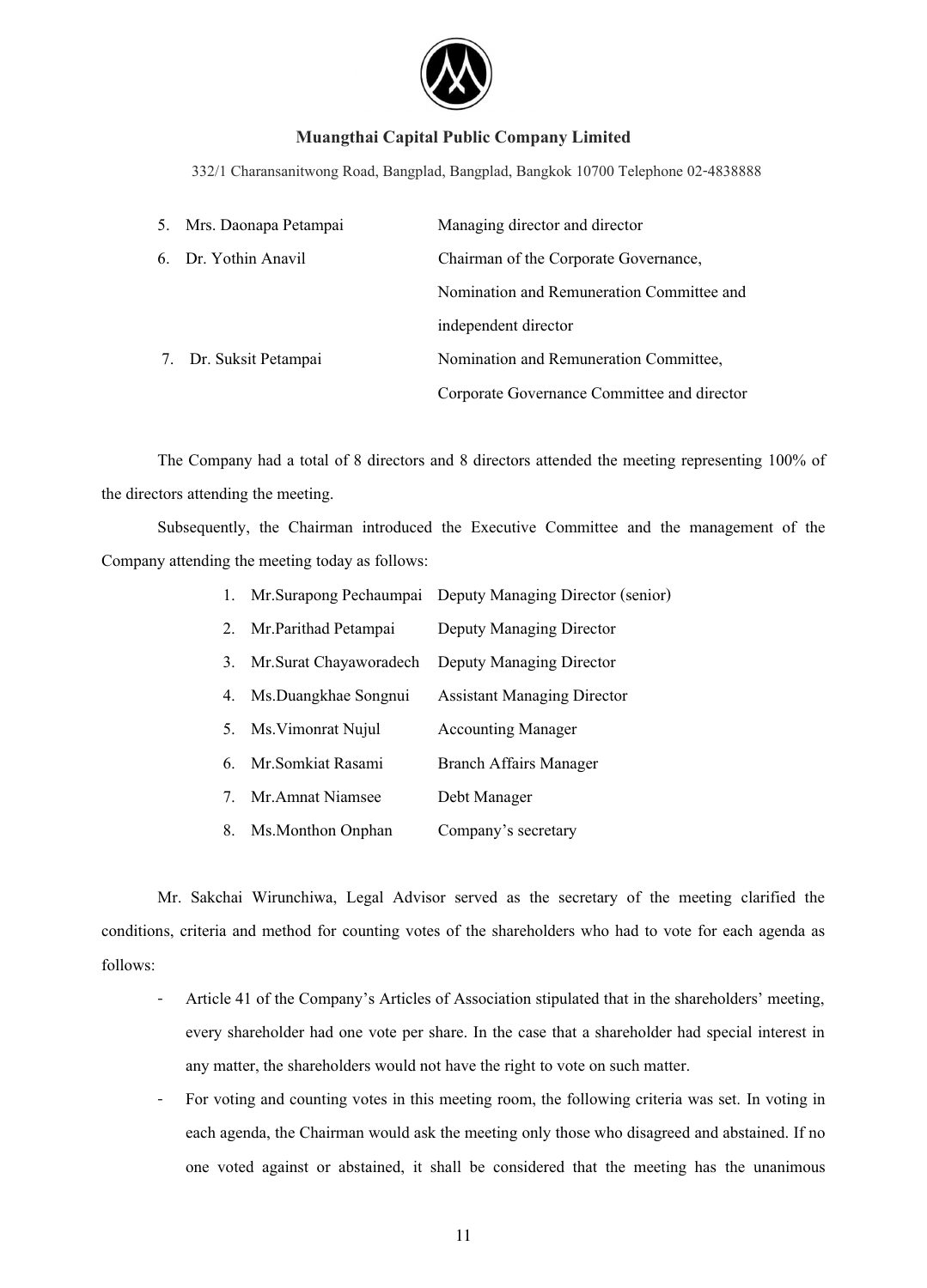

332/1 Charansanitwong Road, Bangplad, Bangplad, Bangkok 10700 Telephone 02-4838888

resolution approving such agenda. If there are shareholders disagree or want to abstain, all attendees would be asked to vote on the received ballot. The attendees were asked for their favor to raise the hand for the staffs to walk to receive such ballots. The scores would be summed at the central total score unit to announce the results of the votes on that agenda later.

- Due to the gradual registration and the gradual entering to the meeting room of shareholders and proxies, the number of shareholders and proxies attending the meeting in each agenda possibly change and may not be equal.
- For the ballot collection, in order for the operation to be transparent in accordance with good corporate governance, the Company would collect the ballots of shareholders and proxies who agreed on every agenda when the meeting was completed for the benefit of checking the votes in the future. Voting in the meeting was open. It was not in secrecy. The ballots of all shareholders and proxies were collected to ensure transparency in voting.
- If the shareholder or the proxy wished to express an opinion or ask additional questions in each agenda, they were requested to ask through the question paper provided by specifying the names and surnames as well as specifying as shareholder or proxy in order to record the minutes of the meeting accurately and completely.
- In the case that a shareholder had questions or opinions other than the agenda being considered, the inquiry was asked to inquire or give the opinions on other agendas at the end of the meeting. The shareholders were asked to give their opinions or inquiries briefly as well as refraining from asking or expressing opinions on duplicate issues. This was to allow other shareholders to exercise their rights as well. Therefore, shareholders were kindly requested to cooperate in order to make the meeting run smoothly and to administer the meeting in the allotted time.
- In the case that a shareholder or a foreign proxy inquired in English, the Company had prepared the officer for translating questions into Thai and the directors / executives would answer the questions in Thai so that the shareholders who attended the meeting could understand one another. The Company's staffs would translate the answers into English for shareholders who inquired to understand.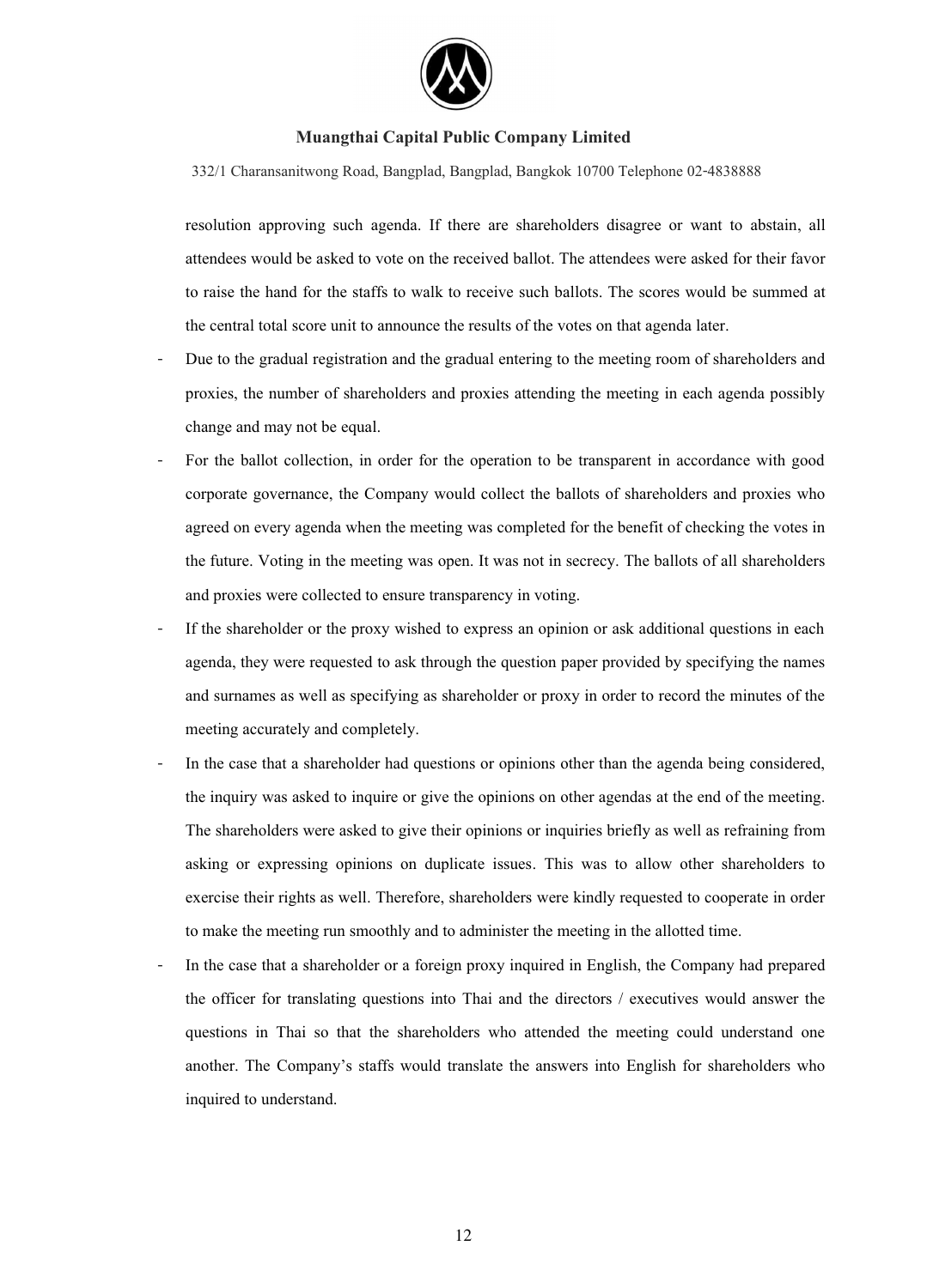

332/1 Charansanitwong Road, Bangplad, Bangplad, Bangkok 10700 Telephone 02-4838888

- To allow shareholders to acknowledge the minutes of the meeting and be able to verify the accuracy, the Company would publish the mentioned report through the Company's website within 14 days from the meeting date.
- In counting the votes, the Company has provided independent auditors for voting at the shareholders' meeting, namely auditors and legal advisors.

To show transparency in counting votes, the shareholders who wished to act and witness the vote counting were invited to present their identity and inform their name-surname at the microphone so that the staffs could bring such person to the vote counting point in the meeting room.

**Mrs.Chanyanan Boonja** (the shareholder attending in person) volunteered to be the shareholder's representative in witnessing the counting of votes in this time.

The Chairman asked the meeting to consider 9 agendas as follows:

#### **Agenda 1: Consideration to certify the minutes of 2020 Annual General Meeting of Shareholder**

 The Chairman proposed the meeting to consider certifying the minutes of 2020 Annual General Meeting of Shareholders held on  $17<sup>th</sup>$  August, 2020. The Company sent the copy of such minutes of meeting to the shareholders for consideration in advance together with the meeting invitation letter. The Board of Directors had the opinion that the minutes of 2020 Annual General Meeting of Shareholders were correct and accurate. It was then deemed appropriate to propose the minutes to the Annual General Meeting of Shareholders for certifying such minutes of meeting.

**The Chairman** asked whether any shareholder wanted to ask or give the opinion on the 1<sup>st</sup> agenda or not.

As no shareholder wanted to ask or give any opinion, the shareholders were asked to give the resolution in this agenda.

**Meeting's resolution** The resolution was made to certify the minutes of 2020 Annual General Meeting of Shareholders with the majority votes of the shareholders attending the meeting and having the right to votes as follows: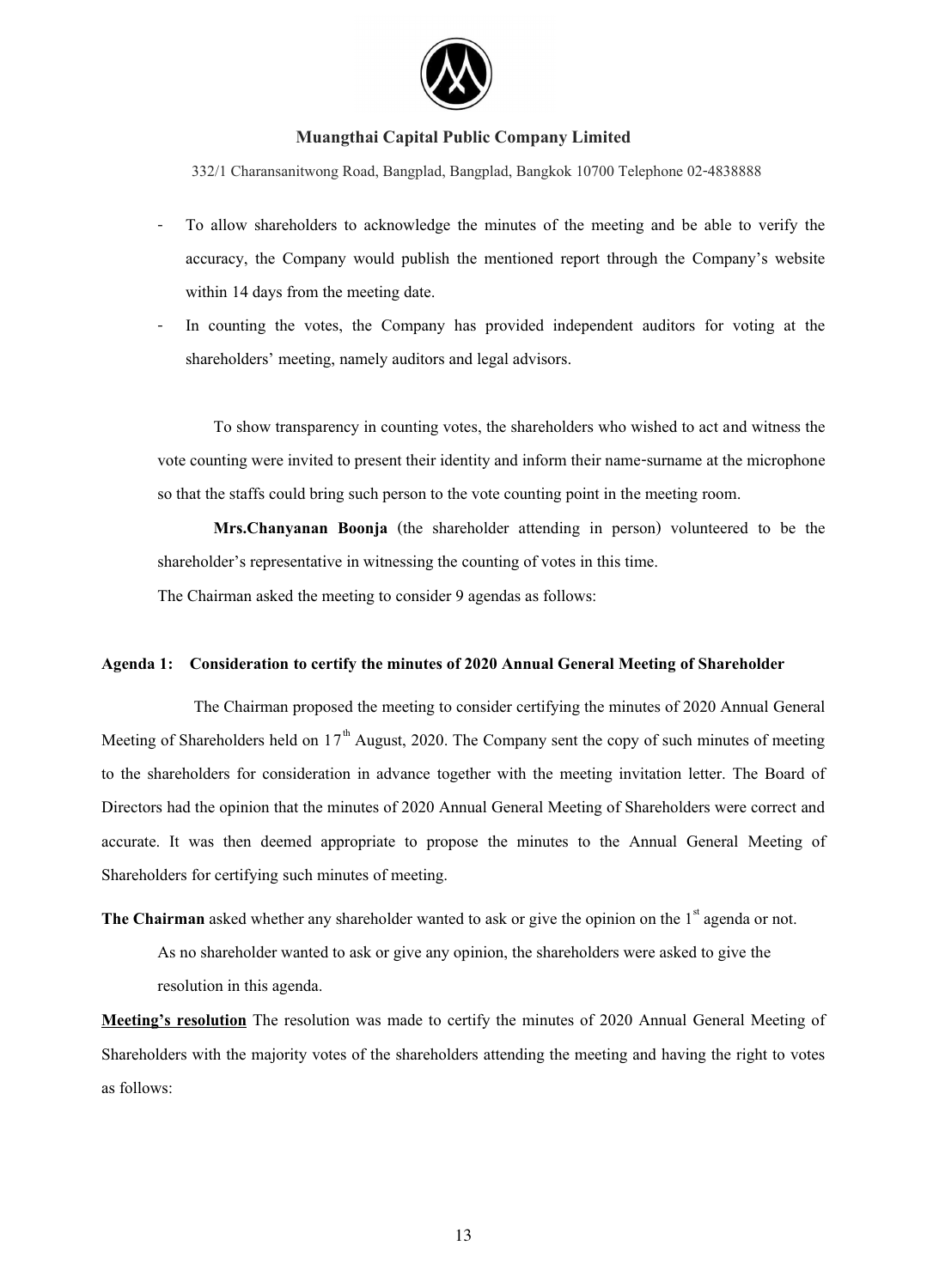

332/1 Charansanitwong Road, Bangplad, Bangplad, Bangkok 10700 Telephone 02-4838888

| <b>Shareholders</b> | <b>Votes</b>  | Percentage $(\% )$ |
|---------------------|---------------|--------------------|
| Agree               | 1,837,768,546 | 99.9955            |
| Disagree            | 0             | 0                  |
| Abstain             | 83,600        | 0.0045             |
| Invalid ballots     | 0             | 0                  |
| <b>Total</b>        | 1,837,852,146 | 100.00             |

Note: In this agenda, there were more shareholders attending the meeting from the beginning of the meeting for 1 person, representing 2,000 shares.

The total of 1,478 shareholders attended the meeting representing 1,837,852,146 shares.

# **Agenda 2: Acknowledgement on the operational performance of the Company in the year 2020**

- **The Chairman** notified the meeting that the Company had submitted the 2020 annual report and the 2020 Financial Statements to the shareholders together with the meeting invitation letter. In this agenda, the Chairman assigned Mr. Chuchat Petaumpai, the Chairman of the Executive Committee to report the Company's operational performance to the Annual General Meeting of Shareholders as follows:
- **Mr. Chuchat** reported the Company's operational performance of the year 2020 to the shareholders as follows:
	- The outstanding account receivable amount in 2020 was at 70,968 million baht whereas those in 2019 was at 60,338 million baht calculated as an increase of 10,630 million baht or 17.62 percent.
	- The total income in 2020 was 14,733 million baht whereas those in 2019 was at 12,688 million baht calculated as an increase of 2,045 million baht or 16.12 percent.
	- The net profit in 2020 was 5,214 million baht whereas those in 2019 was 4,237 million baht calculated as an increase of 977 million baht or 23.06 percent.
	- The Company had a non-performing loan ratio of 1.06 percent with 4,884 branches.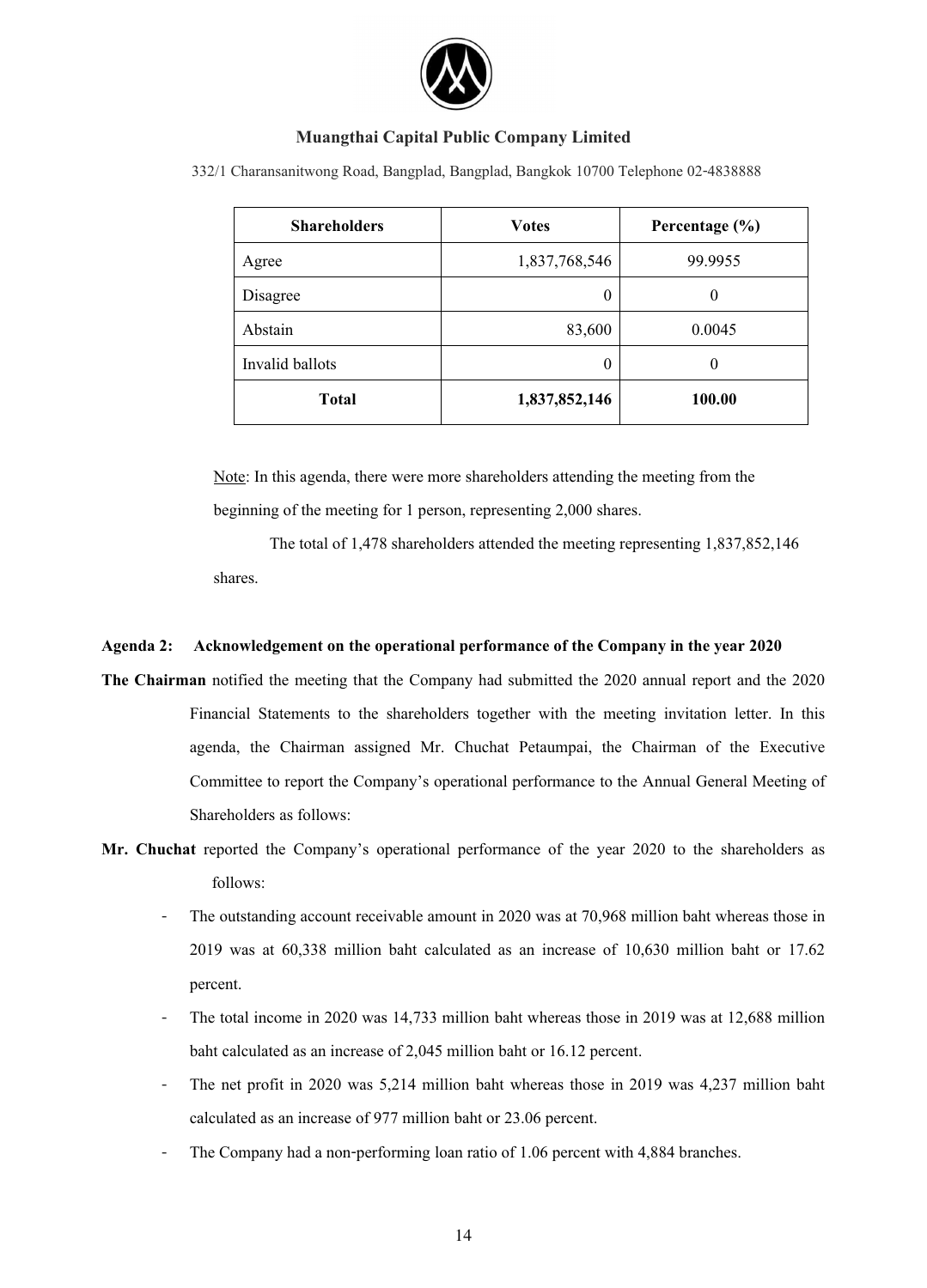

332/1 Charansanitwong Road, Bangplad, Bangplad, Bangkok 10700 Telephone 02-4838888

#### Growth of outstanding account receivable

The Company had outstanding receivables in 2020 at 70,968 million baht whereas those in 2019 was at 60,338 million baht calculated as an increase of 10,630 million baht or 17.62 percent. The increasing outstanding account receivables was resulted from the continual expansion of branches to expand the service areas. In 2020, there were 4,884 branches, an increase of 777 branches from the year 2019 with 4,107 branches.

The proportion of outstanding loans classified by collateral were as follows:

| Outstanding account receivables - Motorcycle Loans           | 34.46%    |
|--------------------------------------------------------------|-----------|
| Outstanding account receivables - Car Loans                  | 33.20%    |
| Outstanding account receivables - Agricultural Vehicle Loans | $4.18\%$  |
| Outstanding account receivables – Personal Loans             | 9.76%     |
| Outstanding account receivables – Nano Finance Loans         | $10.45\%$ |
| Outstanding account receivables – Title deed loans           | $7.44\%$  |
| Outstanding account receivables – Hire Purchase Loans        | $0.51\%$  |

Setting up an allowance for doubtful accounts

- For the non-performing loans, in 2020, the Company had non-performing loans of 747 million baht calculated as 1.06 percent of the total account receivables.
- In setting up an allowance for doubtful accounts of 2020, the Company set the allowance for doubtful accounts of 1,326 million baht calculated as 177.50 percent of the non-performing loans (NPL).
- The Company and the subsidiaries had the total revenue of 14,733 million baht compared to those of 2019 at 12,688, increasing by 16.81 percent.
- The revenue in 2020 amounted to 14,733 million baht, which was interest and service fee income of 13,962 million baht or 94.77 percent of total income. Other income was 771 million baht or 5.23 percent consisting of received collection fee charged from customers who defaulted payment of 677 million baht or 4.60% of total income and other income (income from sale of property, interest income on bank deposits) in the amount of 94 million baht calculated as 0.64 percent of the total revenue.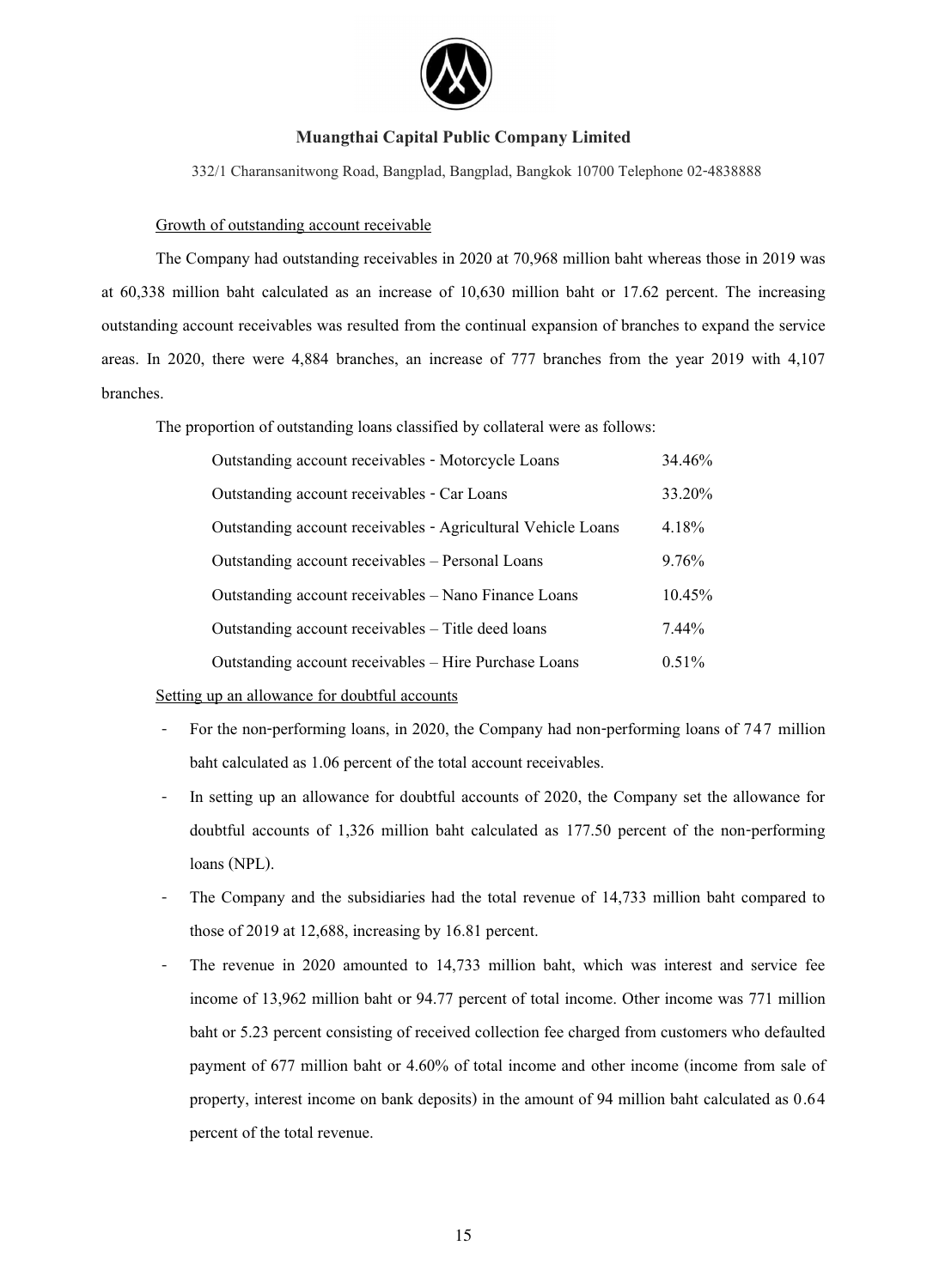

332/1 Charansanitwong Road, Bangplad, Bangplad, Bangkok 10700 Telephone 02-4838888

- The interest income ratio at 21.77 percent decreasing from 2019 was resulted from the Company having cut the interest rates in line with the measures to help debtors affected by the coronavirus outbreak in cooperation with the Bank of Thailand. The interest expense ratio was 3.58 percent, decreasing as a result of an early 2020 policy rate cut from 1.25 percent to 0.50 percent. This resulted in the decrease in the cost of issuance of debentures in 2020 causing the interest margin (SPREAD) to be at 18.19 percent.
- The net profit margin was 35.38 percent and the return on equity was 28.45 percent.
- The Company and the subsidiaries had the operating expenses of 6,144 million baht, an increase of 15.62 percent compared to the year 2019. The expense to income ratio in 2020 was 47.57 percent.
- In 2020, most expenses were employee expenses totaling 3,676 million baht or 59.82 percent of operating expenses followed by depreciation and amortization of 1,169 million baht or 19.03 percent.
- The Company had the debt to equity ratio of 2.73 times, a decrease from 2.87 times in 2019.

With the commitment of the Company to operate business under good corporate governance, in the past year, the Company received an important award which was the pride of the Company and all employees as follows:

- 1. Award for Quality Assessment from the Corporate Governance Survey of Thai Listed Companies of 2020 from the Thai Institute of Directors Association in conjunction with the Stock Exchange of Thailand with the score of "excellent" or 5-star rating for the third year consecutively.
- 2. Received the Thailand Corporate Excellence Awards 2020 from Her Royal Highness Princess Maha Chakri Sirindhorn in the field of financial management excellence.
- 3. Selected as "Thailand Sustainability Investment" in the list of sustainable stocks of the SET, SET THSI Index, for sustainable business operation and strive to be a responsible microfinance loan provider to all stakeholders. The Company was an example for entrepreneurs in the same industry in corporate governance including the awareness of impacts and development of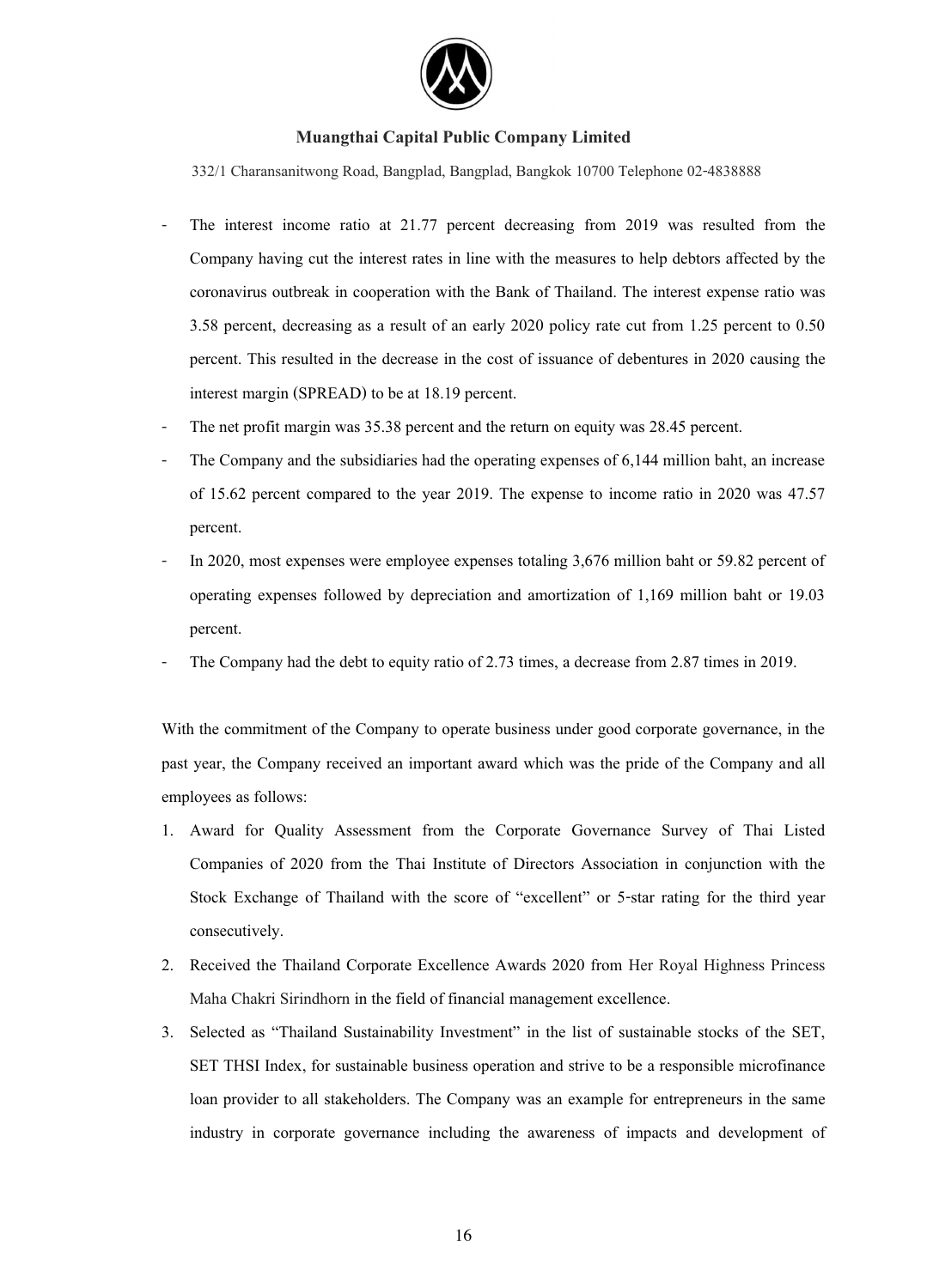

332/1 Charansanitwong Road, Bangplad, Bangplad, Bangkok 10700 Telephone 02-4838888

comprehensive environmental, social and corporate governance (ESG) strategy to achieve sustainable development for the second year consecutively.

4. The Company was selected as a member and ranked in the FTSE4Good Index Series Sustainability Index in the FTSE4Good Emerging Index group from FTSE Russell with a score of 3.5 out of 5 or 1.4 times the industry average.

Regarding the anti-corruption policy, the Company has been certified with the Thai Institute of Directors (IOD) since May 21, 2019. The Company revised the anti-corruption policy regularly on a yearly basis as well as determining the risk of corruption and bribery possibly occurring in the Company. The risk management measures were reviewed to be appropriate for preventing the risks at the risk appetite.

In addition, the Company has communicated to all employees at different levels to understand and cooperate for managing such risks effectively with duties, responsibilities and guidelines defined to prevent any doubt about honesty of employees. The Company provides a channel for receiving complaints and has a rapid response process, with the expectation that all employees will jointly monitor in case of any doubt or encountering untreated behavior. It was appropriate and contrary to the Company's anti-corruption policy and good Code of Conduct. The Company would listen to all complaints with equality, transparency, care and fairness to all parties.

- **The Chairman** stated that if any shareholder wished to inquire more information or wanted the company to clarify related issues in this agenda, they should ask through the question paper provided by specifying the name-surname indicated in the question paper.
- **The Chairman** asked whether any shareholder wanted to inquire or comment on the  $2<sup>nd</sup>$  Agenda or not. When no shareholder wanted to inquire or give any comment, it was passed through to the next agenda.

**Note:** As this agenda was for acknowledgment, the shareholders therefore did not have to vote.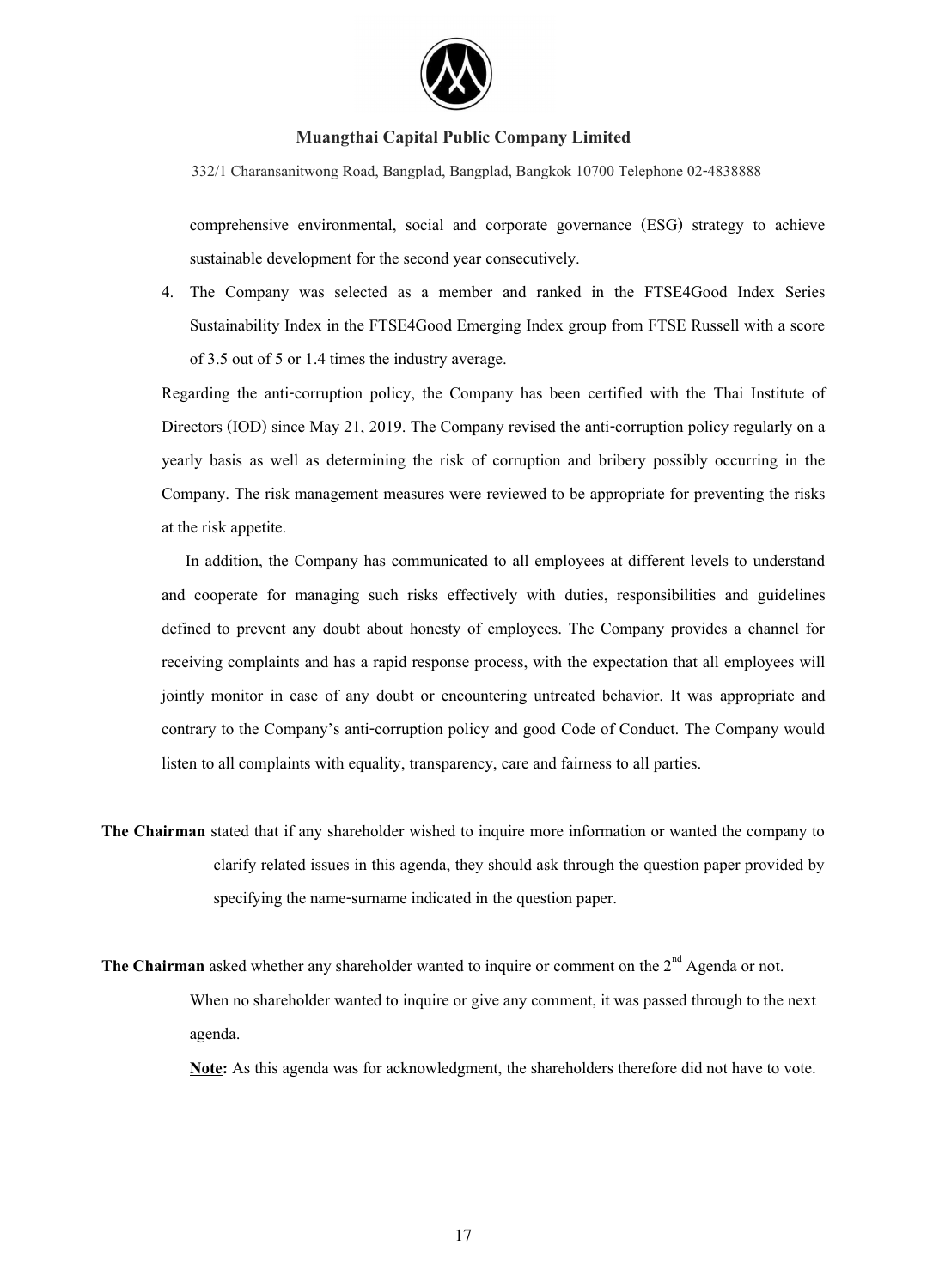

332/1 Charansanitwong Road, Bangplad, Bangplad, Bangkok 10700 Telephone 02-4838888

# Agenda 3: Consideration to approve the financial statements for the accounting year ending 31<sup>st</sup> **December, 2020**

- **The Chairman** stated that for the details in this agenda, Mr.Surat Chayaworadech, Deputy Managing Director, was assigned to clarify.
- **Mr.Surat** clarified to the meeting that according to the Public Limited Companies Act B.E.2535 (including the additional revision), Section 112 and Article 55 of the Company's Articles of Association, the Company was require to provide an annual performance report and prepare the balance sheet, profit and loss account to propose to the shareholders' meeting for consideration and approval. For the financial statements for the year ending on  $31<sup>st</sup>$  December, 2020 which have been certified by the Audit Committee, the auditor has audited and commented on the consolidated financial statements and the Company's financial statements with fairness in all material aspects in accordance with the Financial Reporting Standards. These have been approved by the Board of Directors as shown in the annual report of the Company on pages 138 to 250 to be proposed to the shareholders' meeting for approval.

The Chairman asked whether any shareholder wanted to inquire or comment on the 3<sup>rd</sup> Agenda or not.

When no shareholder wanted to inquire or give any comment, the shareholders were asked to give the resolution in this agenda.

**Meeting's resolution:** The shareholders' meeting had the resolution to approve the annual financial statements for the fiscal year ending on  $31<sup>st</sup>$  December, 2020 with a majority vote of the shareholders attending the meeting and having the right to vote as follows:

| <b>Shareholders</b> | <b>Votes</b>  | Percentage $(\% )$ |
|---------------------|---------------|--------------------|
| Agree               | 1,837,833,136 | 99.9990            |
| Disagree            | 19,112        | 0.0010             |
| Abstain             | $\theta$      | 0                  |
| Invalid ballots     | $\theta$      | 0                  |
| <b>Total</b>        | 1,837,852,248 | 100.00             |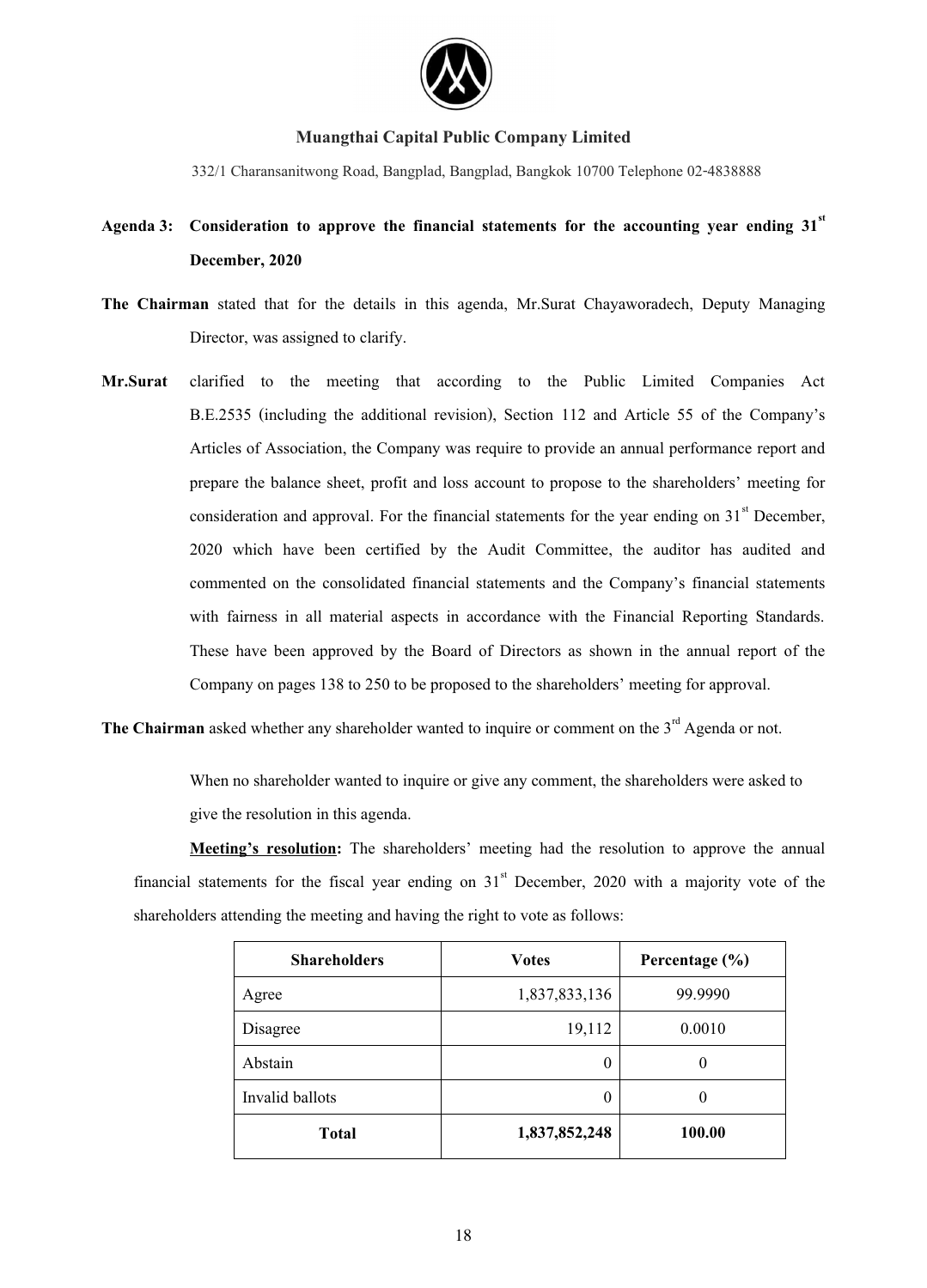

332/1 Charansanitwong Road, Bangplad, Bangplad, Bangkok 10700 Telephone 02-4838888

Note: In this agenda, there were more shareholders attending the meeting from the beginning of the meeting for 2 persons, representing 102 shares.

The total of 1,480 shareholders attended the meeting representing 1,837,852,248 shares.

# **Agenda 4: Consideration to approve and allocate the Company's earnings and the dividend payment of the year 2020**

**The Chairman** stated that for the details in this agenda, Mr.Surat Chayaworadech, Deputy Managing Director, was assigned to clarify.

**Mr. Surat** clarified to the meeting that from the operating results in the fiscal year as of  $31<sup>st</sup>$  December, 2020, the Company had net profit from the separate financial statements amounting to 5,224,347,586 baht and the legal reserve of 212,000,000 baht, or 10 percent of the legal registered capital. The Board of Directors had the resolution to propose to the Annual General Meeting of Shareholders to approve the annual dividend payment for the operating results from  $1<sup>st</sup>$  January to  $31<sup>st</sup>$  December, 2020 at the rate of 0.37 baht per share for shareholders holding 2,120,000,000 shares. The total dividend was 784,400,000 baht or 15.01 percent of the net profit from the separate financial statements for 2020.

 The Company had the policy of dividend payment at the rate of not more than 50% of net profit, deduction of corporate income tax and legal reserve allocation. From the Company's separate financial statements for each year, the names of shareholders entitled to receive dividends were determined on 30th April, 2021, and the dividend payment was scheduled on 17th May, 2021.

The Chairman asked whether any shareholder wanted to inquire or comment on the 4<sup>th</sup> Agenda or not.

When no shareholder wanted to inquire or give any comment, the shareholders were asked to give the resolution in this agenda.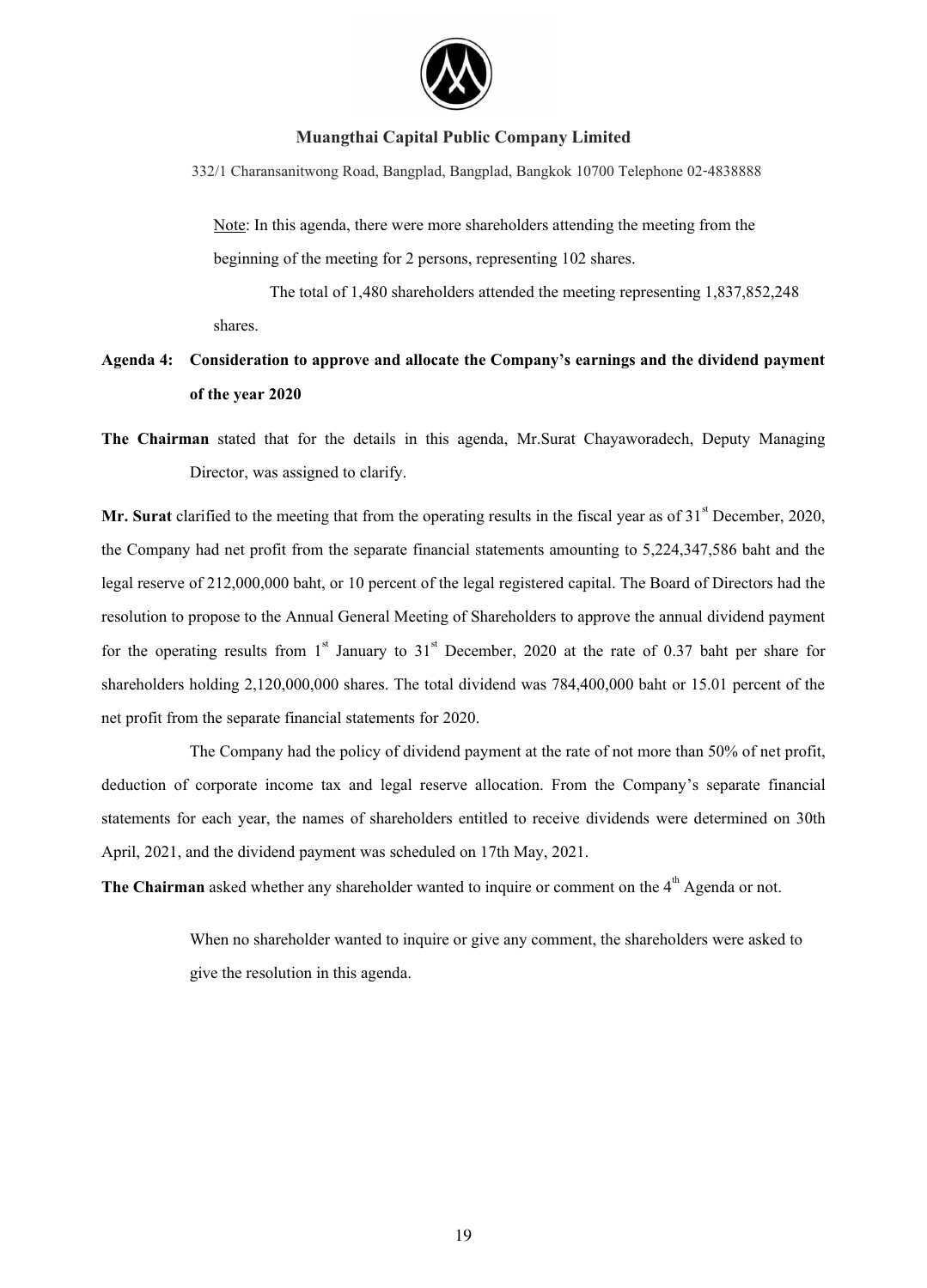

332/1 Charansanitwong Road, Bangplad, Bangplad, Bangkok 10700 Telephone 02-4838888

**Meeting's resolution:** The shareholders' meeting had the resolution to approve the allocation of the Company's earnings and the dividend payment of the year 2020 with a majority vote of the shareholders attending the meeting and having the right to vote as follows:

| <b>Shareholders</b> | <b>Votes</b>  | Percentage $(\% )$ |
|---------------------|---------------|--------------------|
| Agree               | 1,837,852,248 | 100.00             |
| Disagree            | 0             |                    |
| Abstain             | 0             |                    |
| Invalid ballots     | 0             |                    |
| <b>Total</b>        | 1,837,852,248 | 100.00             |

**Agenda 5: Consideration to approve the nomination of directors resigning the office on term to return to the director's office for another term** 

**The Chairman** stated that for the details in this agenda, Mr.Sakchai, Legal Consultant and Meeting's Secretary, was assigned to clarify.

**Mr.Sakchai** clarified that the Company's Articles of Association, Article 18, stated that at every annual meeting, at least one third of the directors must retire from office. If the number of directors cannot be divided into three parts, they may retire by the number the closest to one third. In the 2021 Annual General Meeting of Shareholders; 3 directors were due to retire by rotation as follows:

|    | 1. Mrs. Kongkaew Piamduaytham | Chairman of the Audit Committee, |
|----|-------------------------------|----------------------------------|
|    |                               | Corporate Governance Committee   |
|    |                               | and independent director         |
| 2. | Mrs. Nongnuch Dawasuwan       | <b>Audit Committee, Risk</b>     |
|    |                               | Management Committee and         |
|    |                               | independent director             |
|    | 3. Dr. Suksit Petaumpai       | Corporate Governance Committee   |
|    |                               | and Nomination and Remuneration  |
|    |                               | Committee                        |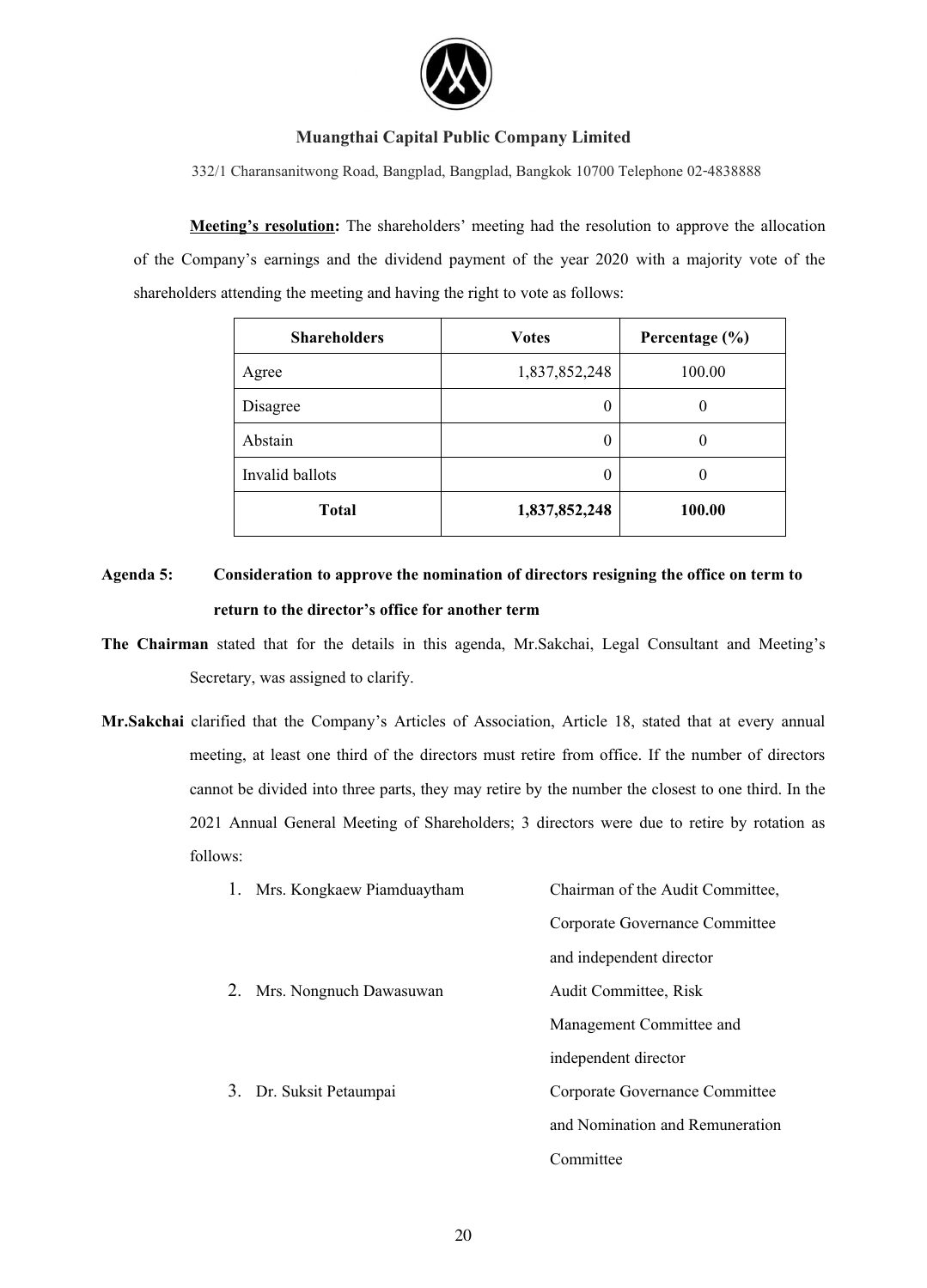

332/1 Charansanitwong Road, Bangplad, Bangplad, Bangkok 10700 Telephone 02-4838888

 The Company provided opportunities for shareholders to propose agenda and nominate qualified persons to be elected as directors in advance of the nomination process from November 2020 - January 2021 through the Company's website. The Company has published such information through the news system of the Stock Exchange of Thailand. It appeared that no shareholder proposed the agenda and nominated persons to be elected.

In order to comply with the principles of good corporate governance, the directors who complete their terms as mentioned above and considered to have stakes in this agenda were asked to leave the meeting room until the consideration of this agenda has been completed. They could return to the meeting room after the completion of this agenda

The Nomination and Remuneration Committee considered in accordance with the criteria and method of selection by considering the structure of the Board of Directors of the Company and the qualifications of directors in various areas. It was of the opinion that all 3 directors were suitable for their qualifications, knowledge, competence and experience in the business related to the operation of the Company. This helped supporting the committee in determining business direction and management of the Company. This helped developing the Company as well. Therefore, it was deemed appropriate to propose that Mrs. Kongkaew Piamduaytham, Mrs. Nongnuch Dawasuwan and Dr. Suksit Petampai to be considered as directors for another term.

**The Chairman** asked whether any shareholder wanted to inquire or comment on the 5<sup>th</sup> Agenda or not.

When no shareholder wanted to inquire or give any comment, the shareholders were asked to give the resolution in this agenda.

To comply with good corporate governance guidelines, the Chairman asked the meeting to consider electing directors by voting in a ballot separately and individually.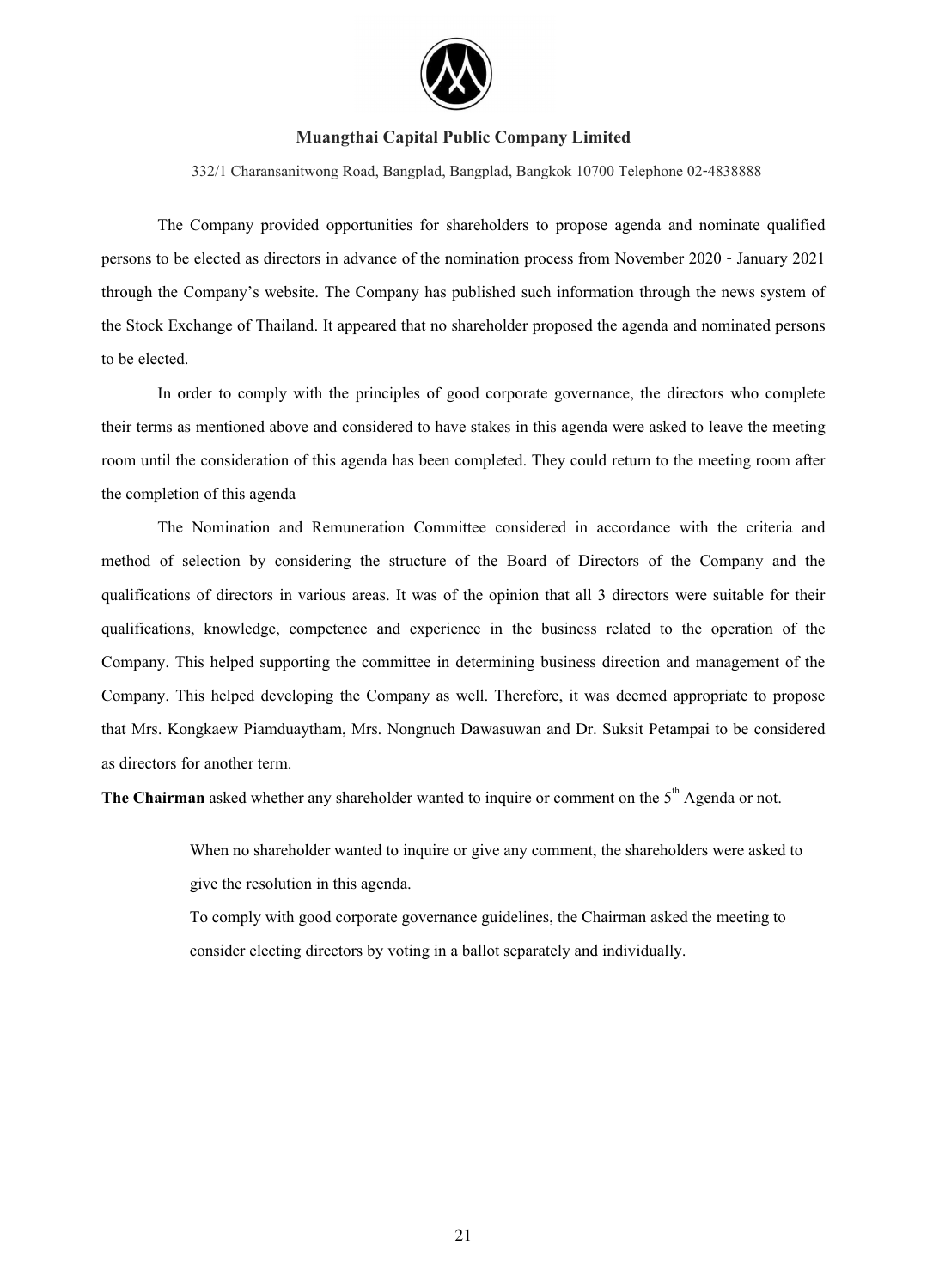

332/1 Charansanitwong Road, Bangplad, Bangplad, Bangkok 10700 Telephone 02-4838888

**Meeting's resolution:** The shareholders' meeting had the resolution for the nomination of directors with a majority vote of the shareholders attending the meeting and having the right to vote as follows:

| <b>Shareholders</b> | <b>Votes</b>  | Percentage $(\% )$ |
|---------------------|---------------|--------------------|
| Agree               | 1,775,120,089 | 96.5867            |
| Disagree            | 61,932,159    | 3.3698             |
| Abstain             | 800,000       | 0.0453             |
| Invalid ballots     | $\theta$      | 0                  |
| <b>Total</b>        | 1,837,852,248 | 100.00             |

1. Mrs. Kongkaew Piamduaytham (returning to the director's office for another term)

2. Mrs. Nongnuch Dawasuwan (returning to the director's office for another term)

| <b>Shareholders</b> | <b>Votes</b>     | Percentage $(\% )$ |
|---------------------|------------------|--------------------|
| Agree               | 1,837,852,248    | 100.00             |
| Disagree            | $\theta$         | $_{0}$             |
| Abstain             | $\boldsymbol{0}$ | 0                  |
| Invalid ballots     | $\theta$         | 0                  |
| <b>Total</b>        | 1,837,852,248    | 100.00             |

3. Dr. Suksit Petampai (returning to the director's office for another term)

| <b>Shareholders</b> | <b>Votes</b>  | Percentage $(\% )$ |
|---------------------|---------------|--------------------|
| Agree               | 1,814,315,838 | 98.7194            |
| Disagree            | 22,634,310    | 1.2316             |
| Abstain             | 902,100       | 0.0491             |
| Invalid ballots     | 0             | $\theta$           |
| <b>Total</b>        | 1,837,852,248 | 100.00             |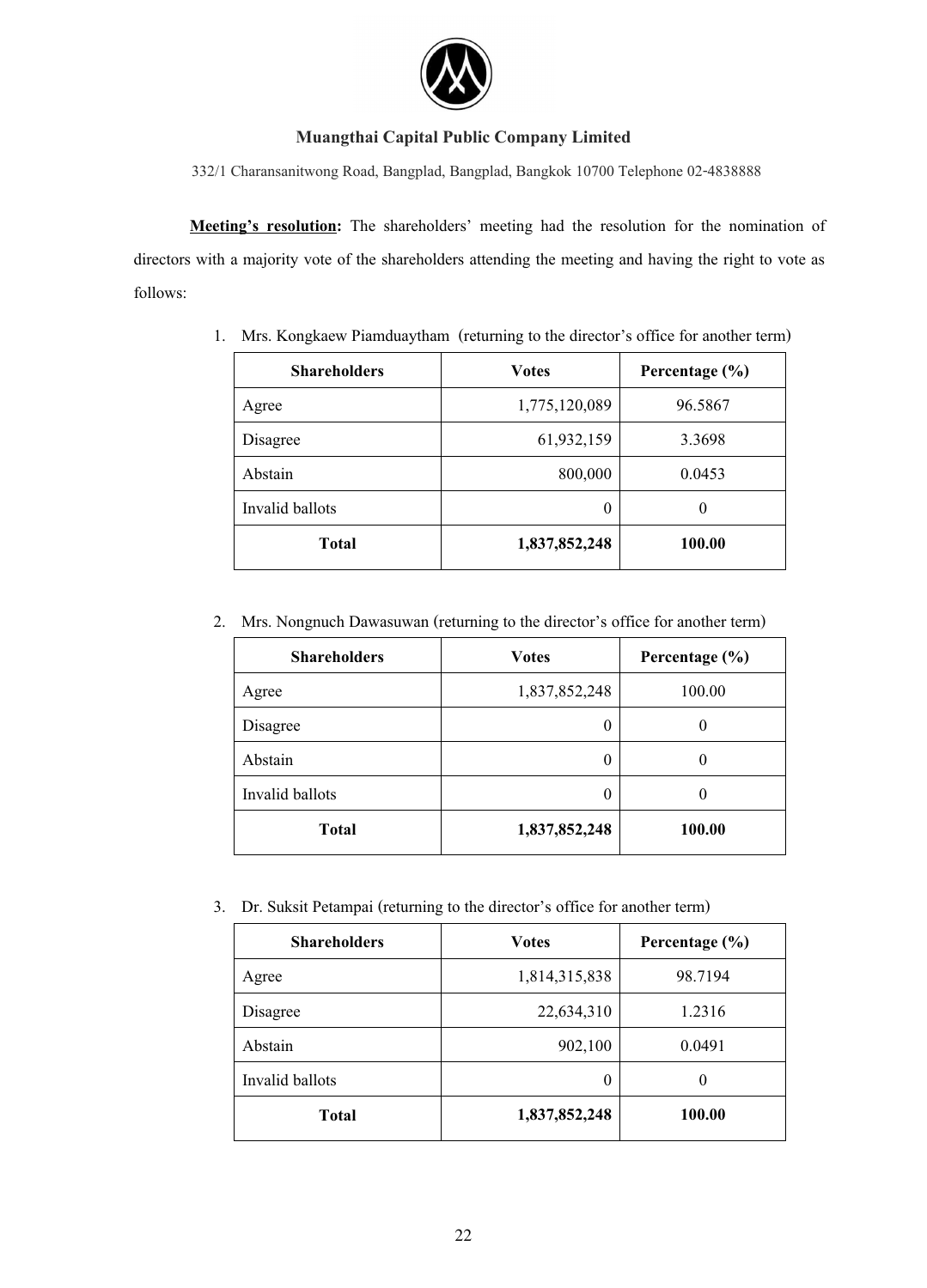

332/1 Charansanitwong Road, Bangplad, Bangplad, Bangkok 10700 Telephone 02-4838888

# **Agenda 6: Consideration to approve and determine the remuneration of directors for the year 2021**

**The Chairman** stated that the Nomination and Remuneration Committee conducted the survey on the remuneration of directors and sub-committees for the year 2021 based on their responsibilities and the performance of duties of the Board of Directors. This included the survey of reference data with other companies in the same industry having similar size and business nature. The paid remuneration was found to be close to the overall average. The Board of Directors had considered appropriate to propose to the Annual General Meeting of Shareholders for considering approving the directors' remuneration for the year 2021 with the total amount not exceeding 10,000,000 baht (ten million baht).

Amount: baht

| <b>Remuneration of directors</b>                                                                       | 2021 (proposed year)       | 2020 (monthly            |  |
|--------------------------------------------------------------------------------------------------------|----------------------------|--------------------------|--|
|                                                                                                        | **(monthly remuneration)   | remuneration)            |  |
| <b>Board of Directors</b>                                                                              |                            |                          |  |
| - President of the Board of Directors                                                                  | 40,000.                    | 40,000.                  |  |
| - Director                                                                                             | 35,000 .-                  | $35,000 -$               |  |
| <b>Remuneration of sub-committees</b>                                                                  | **(Meeting allowance/time) | (Meeting allowance/time) |  |
| <b>Audit committee</b>                                                                                 |                            |                          |  |
| Chairman of the Committee                                                                              | 27,500 .-                  | 27,500.-                 |  |
| Director                                                                                               | 20,000.                    | 20,000.                  |  |
| 1) Nomination and Remuneration Committee 2) Corporate Governance Committee                             |                            |                          |  |
| 3) Risk Management Committee                                                                           |                            |                          |  |
| Chairman of the Committee                                                                              | 25,000.                    | 25,000.                  |  |
| Director                                                                                               | 20,000.                    | 20,000.                  |  |
| <b>Annual bonus:</b> For the operational performance of 2020 to be paid in 2021                        |                            |                          |  |
| - President of the Board of Directors in the amount of 810,000 baht / director 580,000 baht per person |                            |                          |  |
| Any other benefits                                                                                     | N/A                        | N/A                      |  |

Note: \*\* The monthly remuneration and meeting allowance/time was paid equaling to the previous year.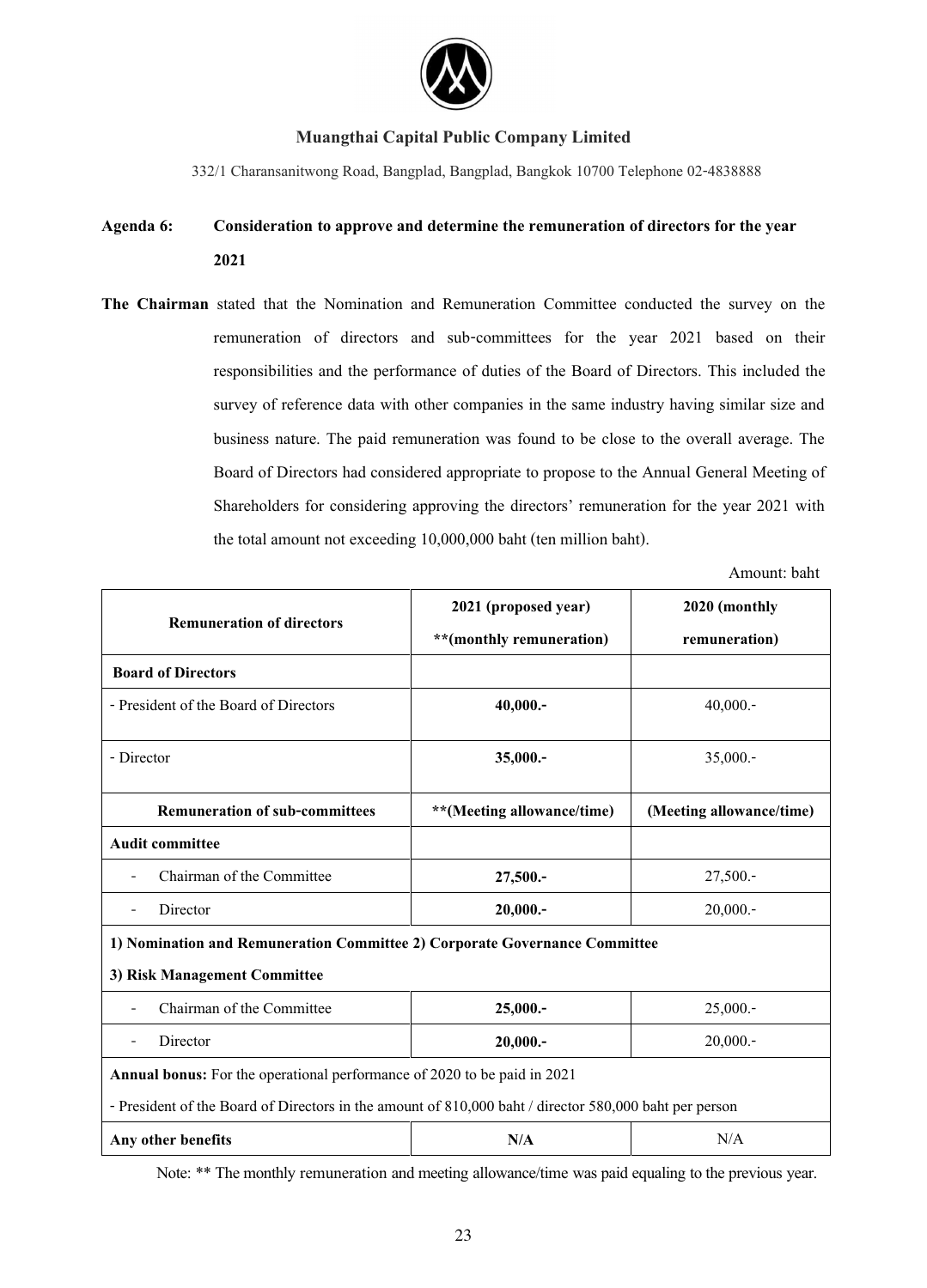

332/1 Charansanitwong Road, Bangplad, Bangplad, Bangkok 10700 Telephone 02-4838888

**The Chairman** asked whether any shareholder wanted to inquire or comment on the  $6<sup>th</sup>$  Agenda or not.

When no shareholder wanted to inquire or give any comment, the shareholders were asked to give the resolution in this agenda.

**Meeting's resolution:** The shareholders' meeting had the resolution for the approval with the votes for not less than two third of the total votes of the shareholders attending the meeting and having the right to vote. According to Section 90 of the Public Company Limited Act B.E.2535, the remuneration of directors was determined to follow the resolution of the shareholders' meeting as follows:

| <b>Shareholders</b> | <b>Votes</b>  | Percentage $(\% )$ |
|---------------------|---------------|--------------------|
| Agree               | 1,784,128,095 | 97.0768            |
| Disagree            | 53,724,153    | 2.9232             |
| Abstain             | 0             |                    |
| Invalid ballots     | 0             |                    |
| <b>Total</b>        | 1,837,852,248 | 100.00             |

# **Agenda 7: Consideration to appoint the auditor and determined the remuneration for the audit of 2021**

- **The Chairman** stated that for the details in this agenda, Mr.Sakchai, Legal Consultant and Meeting's Secretary, was assigned to clarify.
- **Mr.Sakchai** clarified that the Board of Directors considered and screened by the Audit Committee to deem appropriate for proposing the shareholders' meeting to consider approving the appointment of an auditor from KPMG Phoomchai Audit Company Limited to be the auditor of the Company and the subsidiaries for the year 2021 (as the  $2<sup>nd</sup>$  year). This was the certified auditing company both locally and internationally having sufficient and knowledgeable personnel. The competence and remuneration were reasonable.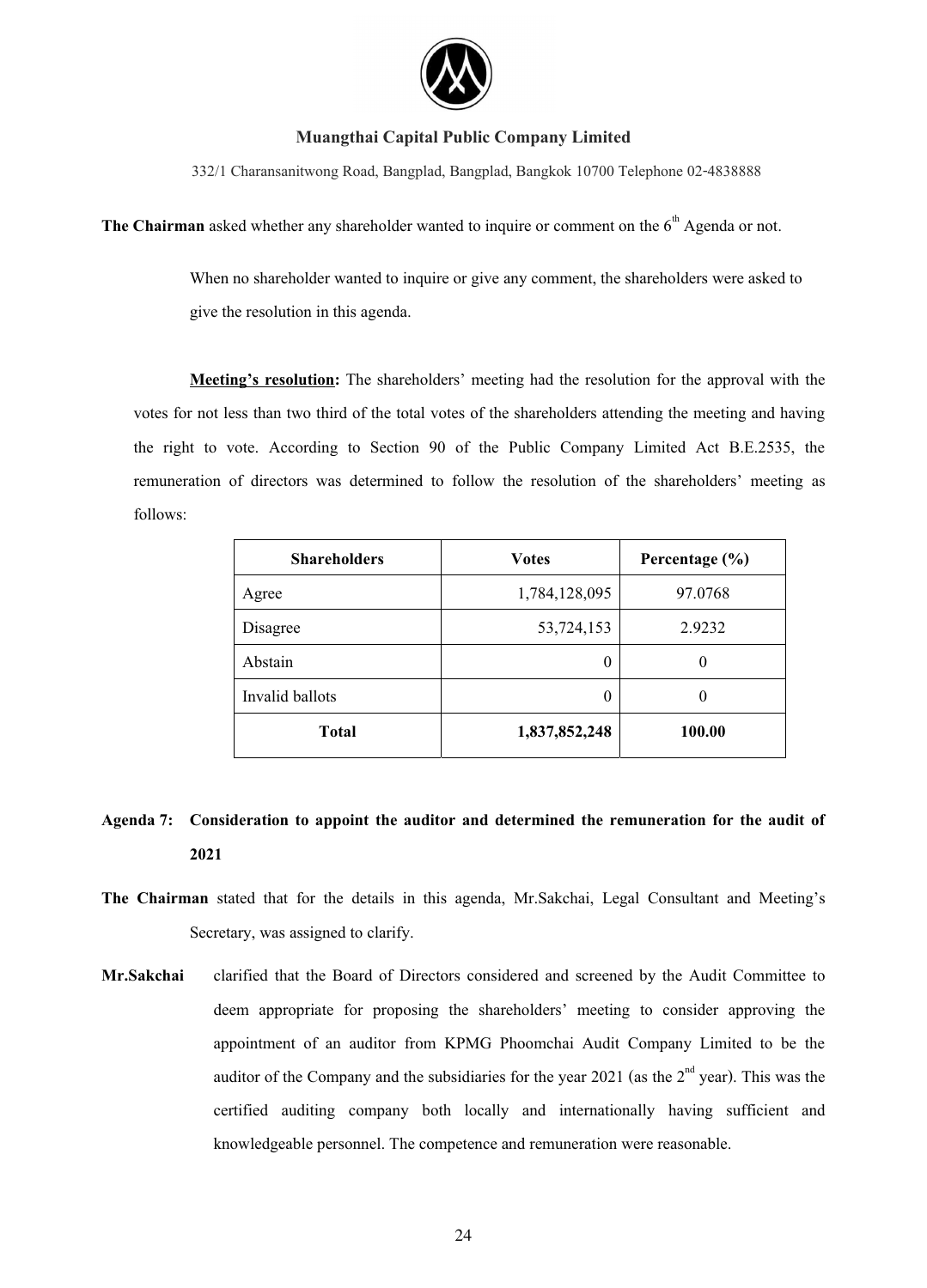

332/1 Charansanitwong Road, Bangplad, Bangplad, Bangkok 10700 Telephone 02-4838888

The auditors presented to the general meeting of shareholders to consider and approve were listed below.

- 1. **Mr. Chanchai Sakulkerdsin**, Certified Public Accountant, Registration No. 6827 and/or (signed the financial statements of the Company and the subsidiaries in Quarter 1/2020 and Quarter 2/2020)
- 2. **Mr. Chokchai Ngamwutthikul**, Certified Public Accountant, Registration No. 9728 and/or (Has never signed the financial statements of the Company and the subsidiaries)
- 3. **Ms. Sureerat Thongarunsaeng**, Certified Public Accountant (Thailand) No. 4409 and/or (Has never signed the financial statements of the Company and the subsidiaries)
- 4. **Ms. Orawan Chunhakitpaisan**, Certified Public Accountant, Registration No. 6105 (signed the financial statements of the Company and the subsidiaries in Q3/2020 and Q4/2020)

Any of the auditors had the power to sign and certify the audit, express an opinion on the financial statements of the Company and the subsidiaries, and receive the remuneration in the amount of 4,330,000 baht per year, excluding other expenses.

**The Chairman** asked whether any shareholder wanted to inquire or comment on the  $7<sup>th</sup>$  Agenda or not.

When no shareholder wanted to inquire or give any comment, the shareholders were asked to give the resolution in this agenda.

**Meeting's resolution:** The shareholders' meeting had the resolution for the approval on the appointment of an auditor from KPMG Phoomchai Audit Co., Ltd. and the audit fee for the year 2021 for 4,330,000 baht per year excluding other expenses. According to the proposal of the Audit Committee, the Board of Directors has considered and screened appropriately. The shareholders' meeting had the resolution to approve with a majority vote of the shareholders attending the meeting and having the right to vote as follows: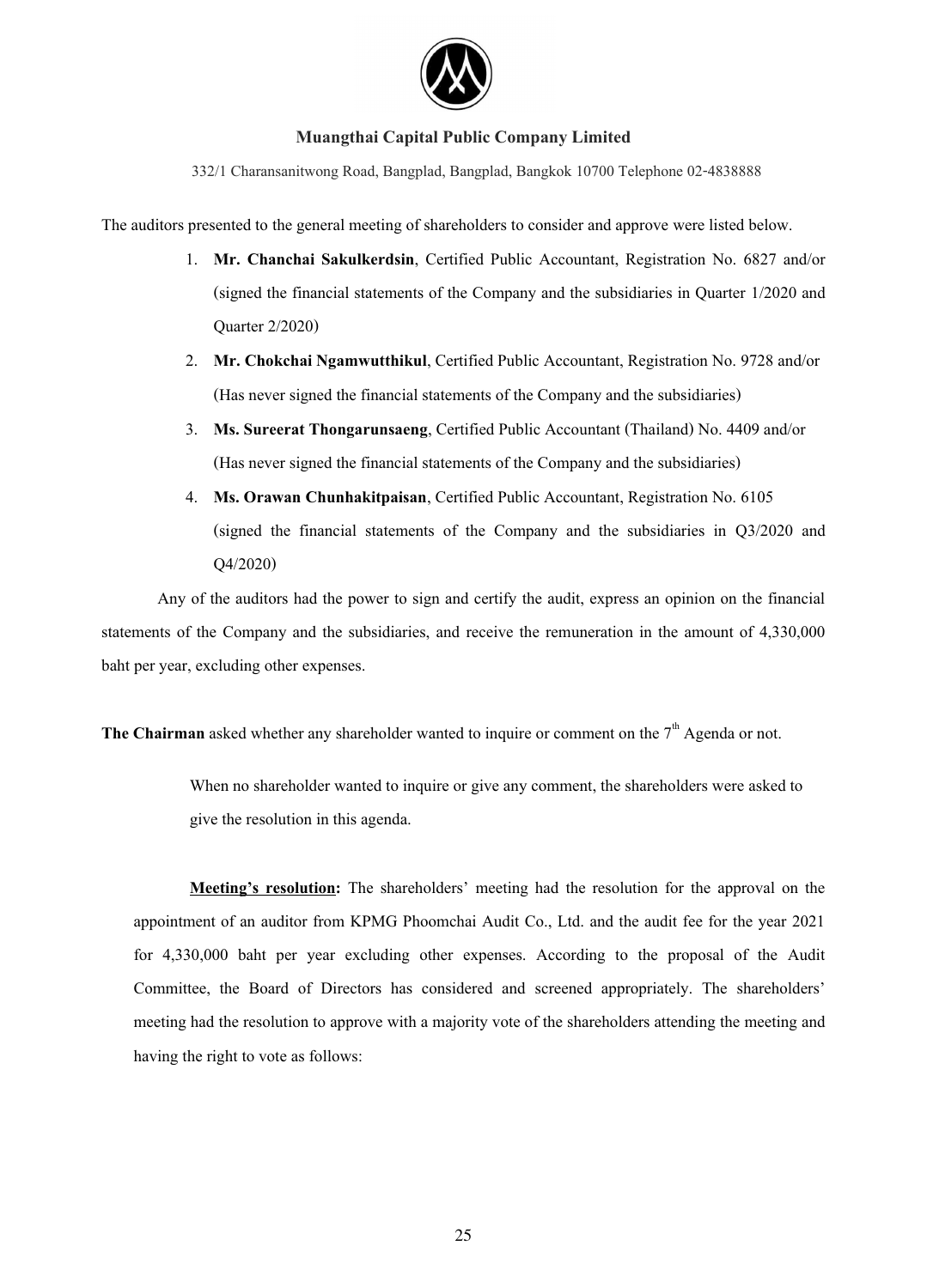

| <b>Shareholders</b> | <b>Votes</b>  | Percentage $(\% )$ |
|---------------------|---------------|--------------------|
| Agree               | 1,837,852,248 | 100.00             |
| Disagree            | O             |                    |
| Abstain             |               |                    |
| Invalid ballots     | O             | $\left( \right)$   |
| <b>Total</b>        | 1,837,852,248 | 100.00             |

332/1 Charansanitwong Road, Bangplad, Bangplad, Bangkok 10700 Telephone 02-4838888

#### **Agenda 8: Consideration to increase the credit limit for issuing and offering debentures**

- **The Chairman** stated that for the details in this agenda, Mr.Sakchai, Legal Consultant and Meeting's Secretary, was assigned to clarify.
- **Mr.Sakchai** clarified that in order to support the business expansion and increase the financial liquidity, the Board of Directors had the opinion that the debenture financing was another flexible option that could determine the amount of funds in accordance with the use of the Company's funds. It was therefore deemed appropriate for the meeting to consider and approve the increase of the credit limit for issuing and offering debentures in the amount of 15,000 million baht, from not more than 60,000 million baht to not more than 75,000 million baht or equivalent by issuing and offering only one or several sets at the same time or as many times as possible. In addition, the Company could issue additional debentures in the event of redemption or repurchase of debentures that have been issued within the above credit limit (Revolving Basis) with the maturity of the debentures not exceeding 5 years when including the original amount approved by the shareholders' meeting. (including the amount of the years 2017 - 2021) with the total amount not exceeding 75,000 million baht.
- Types of Debentures Secured debentures, unsecured debentures, unsubordinated debentures, or shortterm debentures in the type of specifying the name of the holder or not specifying the name of the holder with or without the debenture holders' representatives depended on the suitability of market conditions and other factors involving in issuing and offering the debentures each time.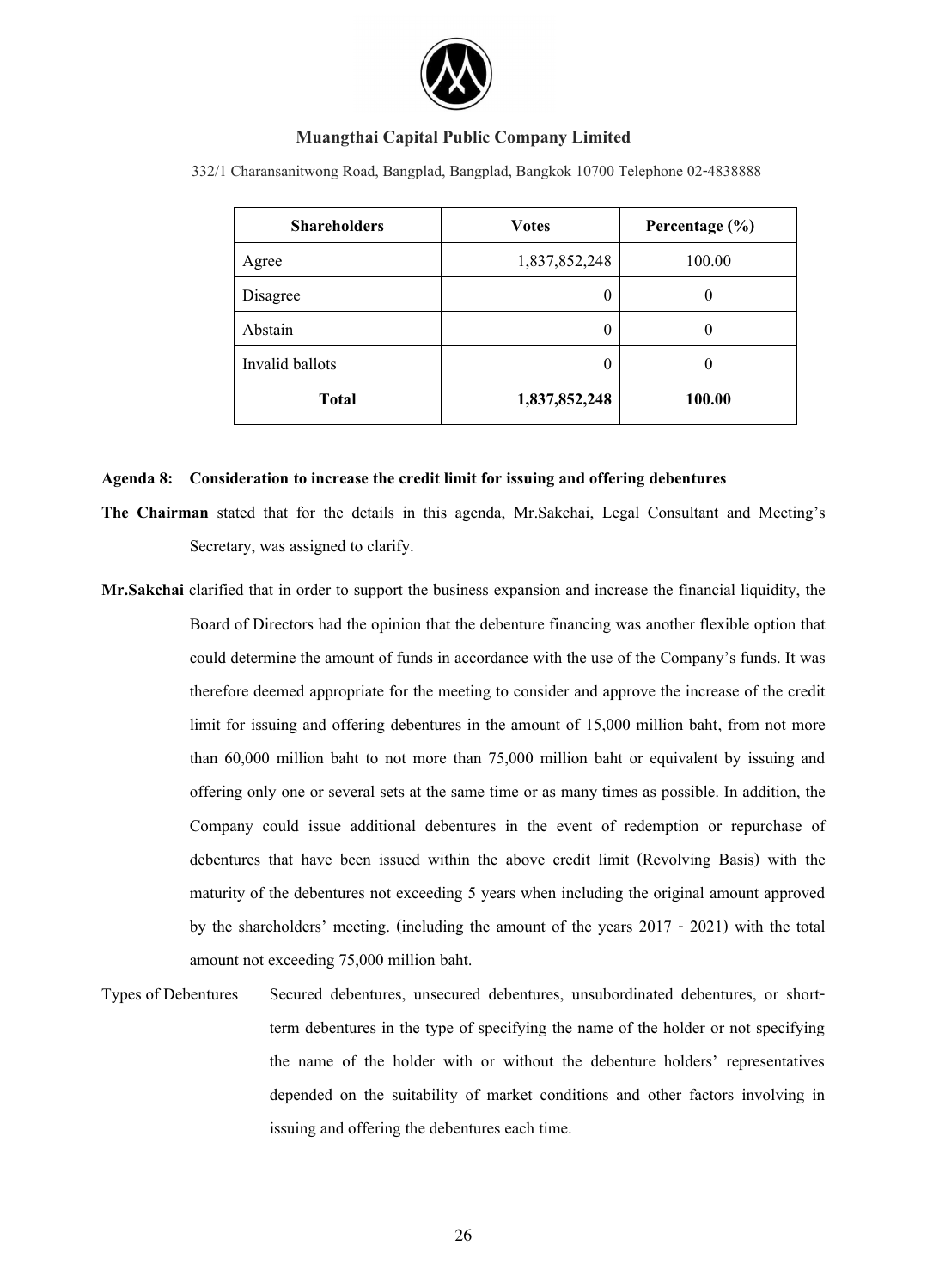

332/1 Charansanitwong Road, Bangplad, Bangplad, Bangkok 10700 Telephone 02-4838888

| Credit limit         | The total credit limit must not exceed 75,000 million baht (seventy-five           |  |  |
|----------------------|------------------------------------------------------------------------------------|--|--|
|                      | thousand million baht) or equivalent by issuing and offering only one or           |  |  |
|                      | several sets at the same time or as many times as possible. The Company can issue  |  |  |
|                      | additional debentures in the event of redemption or repurchase of debentures that  |  |  |
|                      | have already been issued within the above credit limit (Revolving Basis).          |  |  |
| Currency             | denominated in Thai baht and/or the equivalent amount of foreign                   |  |  |
|                      | currency.                                                                          |  |  |
| Interest rate        | Depends on the market conditions at the time of each debenture issuance            |  |  |
|                      | and offering.                                                                      |  |  |
| Tenure of debentures | Not more than 5 years.                                                             |  |  |
| Offering             | The offering can be made for sale of one and/or several debentures at one          |  |  |
|                      | time and/or multiple times and/or as a project and/or on a revolving basis.        |  |  |
|                      | Such debentures will be offered for selling domestically and/or internationally to |  |  |
|                      | general and/or specific investors and/or domestic institutional investors and/or   |  |  |
|                      | overseas institutional investors and/or high net worth investors.                  |  |  |
|                      | In accordance with the rules prescribed in the Notification of the Securities and  |  |  |
|                      | Exchange Commission, Capital Market Supervisory Board and other related            |  |  |
|                      | regulations which is in effect at the time of issuing and offering the debentures  |  |  |
| Other conditions     | Depends on the market conditions at the time of each bond issuance and             |  |  |
|                      | offering and other related factors                                                 |  |  |

 The approval was requested to authorize the Board of Directors to define other conditions in issuing and offering debentures, such as type, number of debentures issued each time, age, allocation method, offering method, par value, selling price per unit, interest rates, etc., as well as having the power of attorney to any person to negotiate an agreement, sign contracts, related documents. This included various actions necessary and appropriate in connection with the debentures along with having the power to assign another person to do so on their behalf.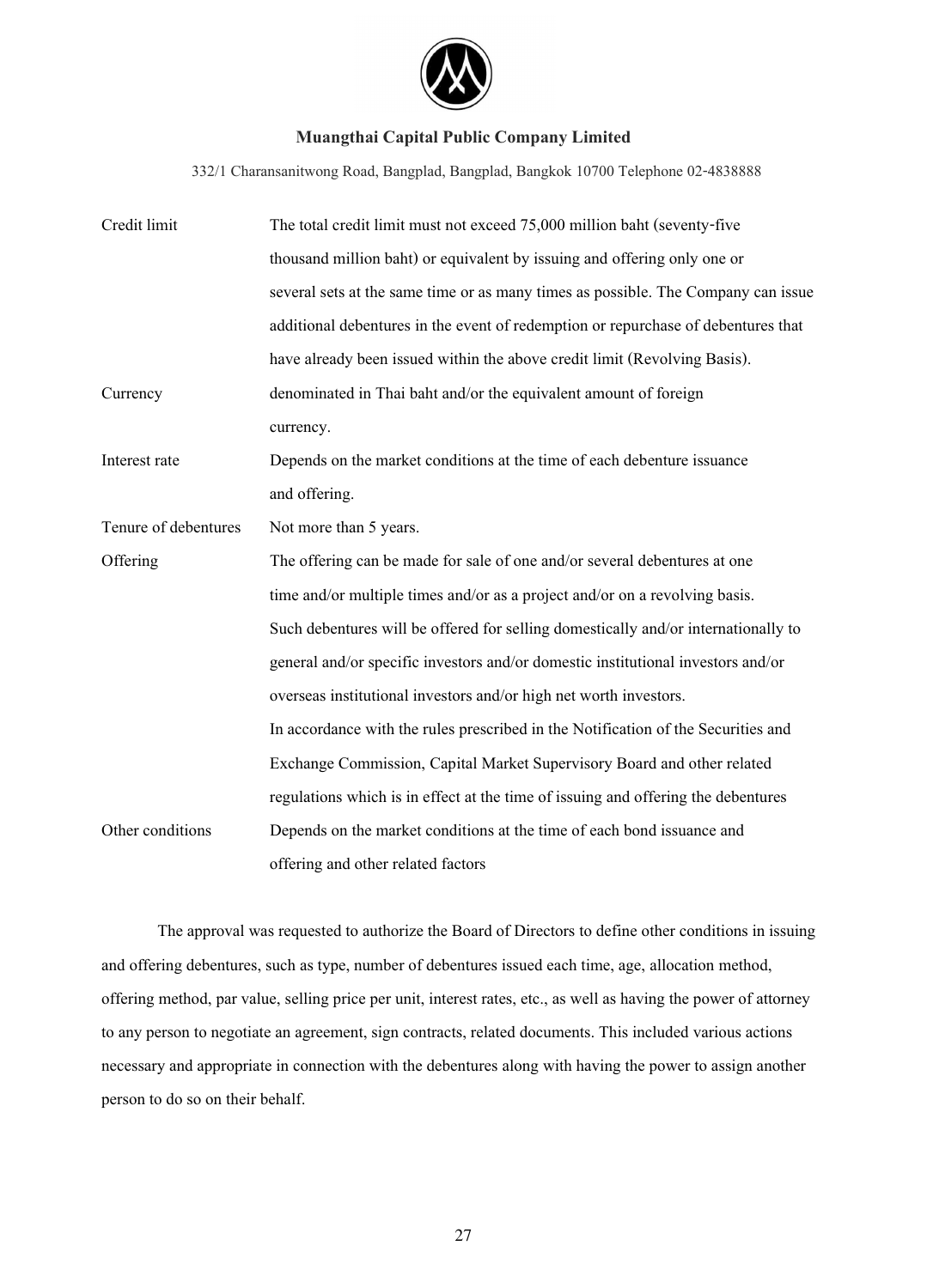

332/1 Charansanitwong Road, Bangplad, Bangplad, Bangkok 10700 Telephone 02-4838888

The Chairman asked whether any shareholder wanted to inquire or comment on the 8<sup>th</sup> Agenda or not.

The shareholders had some inquiries and comments as follows:

- $\bullet$  Mr. Hangchai Akkhawatsakul: (shareholder's attorney) asked the following questions:
	- 1. What is the credit rating that the Company receive?
	- 2. Inquire about the interest rates of the debentures approved in the year 2021.
	- 3. In this 2021 Annual General Meeting of Shareholders, why did the Company request for the approval to increase the credit limit, issue, and offer for sale of debentures again?
	- 4. How was the request for approval to increase the credit limit for the issuance and offering of debentures in this time different from the previous time? Why was the approval requested at one time?
- $\bullet$  Mr. Kitsada Kuruchitkosol: Assistant Finance Manager explained as follows.
	- 1. The Company's debentures were rated BBB +.
	- 2. The interest rate of debentures was approximately 3.2%.
	- 3. To serve the growth of the Company's credit portfolio and to be used as working capital in business operations, the Company planned to grow 20-25% next year.
	- 4. As the Company grows continuously every year, the request was made to increase the credit limit for the offering of debentures since 2017 until the present. The Company requested for approval of credit limit increasingly every year in order to be consistent and support the growth of the business. In this regard, the requested amount is increased by 15,000 million baht to support the growth of the year 2021 that the Company has set a target of approximately 20-25%.
- $\bullet$ Mr. Chuchat Petaumpai, the President of the Company, additionally clarified as follows:

The request for approval to offer for sale and to issue the debentures was the request to increase the credit limit requested for approval based on the actual use of the money. The original limit requested for approval was 60,000 million baht which was not enough. As the Company has expanded the business by approximately 15,000 million baht, the credit limit has to be approved from the original amount of 15,000 million baht to 75,000 million baht in line with the actual use of money. In the year 2021, as the Company has expanded the business, the approval has to be requested from the shareholders again.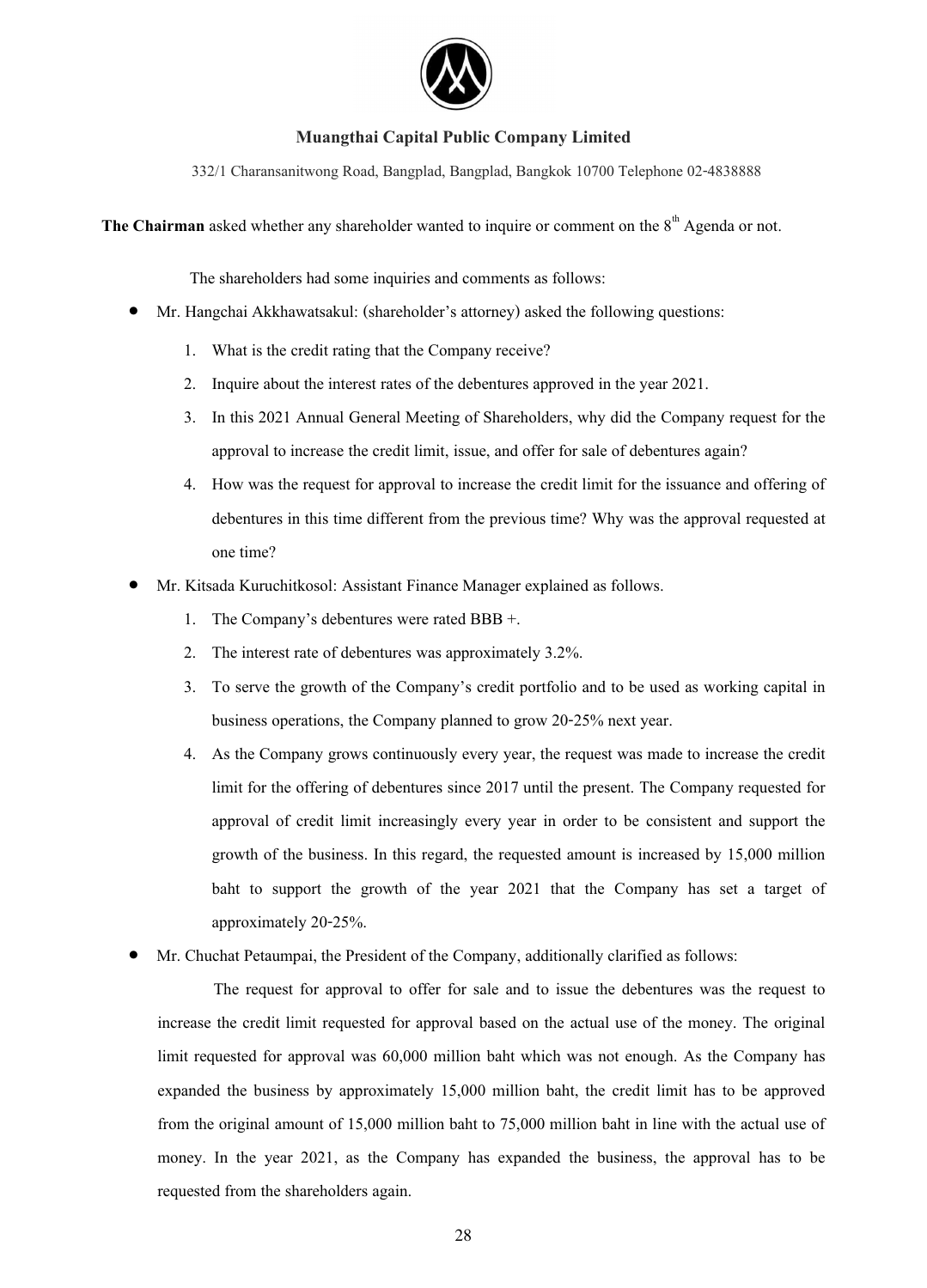

332/1 Charansanitwong Road, Bangplad, Bangplad, Bangkok 10700 Telephone 02-4838888

**The Chairman** stated that if no shareholder wanted to inquire or give any comment, the shareholders were asked to give the resolution in this agenda.

**Meeting's resolution:** The shareholders' meeting had the resolution to approve the issuance and offering of debentures with the votes of not less than three fourth (3/4) of the shareholders attending the meeting and having the right to vote as follows:

| <b>Shareholders</b> | <b>Votes</b>  | Percentage $(\% )$ |  |
|---------------------|---------------|--------------------|--|
| Agree               | 1,831,526,890 | 99.6558            |  |
| Disagree            | 6,325,358     | 0.3442             |  |
| Abstain             | 0             | 0                  |  |
| Invalid ballots     | 0             | $\theta$           |  |
| <b>Total</b>        | 1,837,852,248 | 100.00             |  |

# **Agenda 9: Consideration on other matters**

The Chairman asked whether any shareholder wanted to inquire, comment, or propose any other matters for consideration in this agenda or not.

The shareholders had some inquiries and comments as follows:

 $\bullet$ Mr. Chat Nakhornchai: (shareholder presented in person) inquired as follows:

Since 90% of the Company's customers are farmers, if there is a drought or depressed agricultural prices, it may result in bad debts or NPL increase. How did the company plan to cope with this risk?

 $\bullet$ Mr. Chuchat Petaumpai, the President of the Company, clarified as follows:

Most of the Company's customers are farmers and have been working in agriculture for more than 30 years. The Company has always dealt with agricultural problems such as drought, flood or low crop prices which are what the Company has always encountered. This will only take place in certain areas and the government has always provided assistance such as granting money. When the drought occurs, the villagers will change careers such as in construction or move to work in the city to earn income and be able to get through this situation. We had predicted since the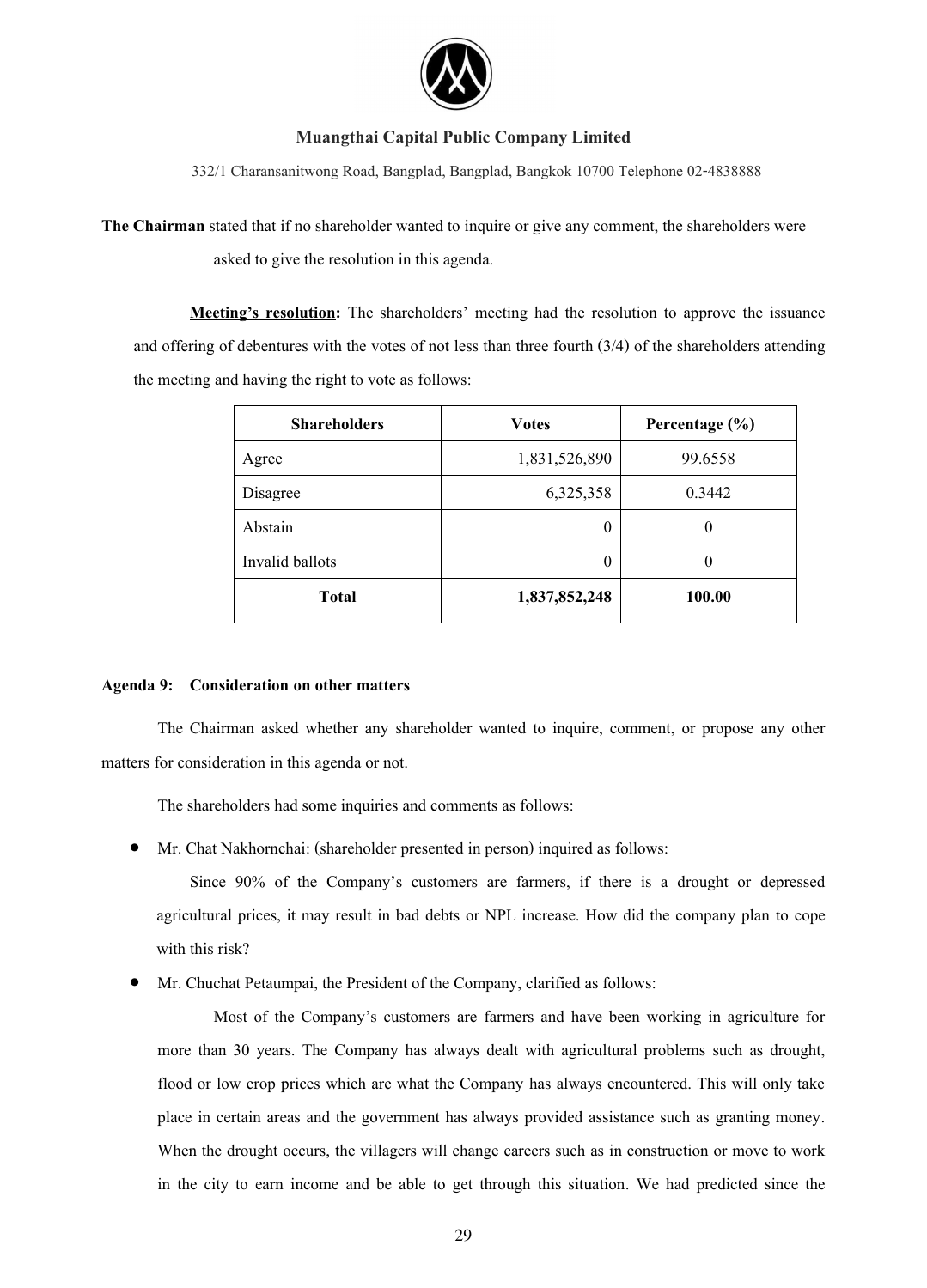

332/1 Charansanitwong Road, Bangplad, Bangplad, Bangkok 10700 Telephone 02-4838888

previous year that this year will not suffer from flooding compared to the amount of water in the dam which is more than last year and the drought. There is the government agency to help in order not to cause an increase in bad debts.

- $\bullet$  Mr.Niwat Phornchaiworakul: (shareholder presented in person) inquired as follows:
	- 1. In 2020, the amount of loans per branch decreased. Will setting a target for branch expansion have any impact on the increase of loan receivable of each branch?
	- 2. Does the Company concerned about competitors or not? The competitors have large investments in information technology. How does the Company plan to cope with?
	- 3. Do the management of the Company see that the Company needs to invest in foreign technology? How?
	- 4. How does the  $3<sup>rd</sup>$  wave of the outbreak of COVID-19 virus affect the company?
- $\bullet$  Mr. Chuchat Petaumpai, the President of the Company, clarified as follows:
	- 1. The Company has set a plan to open 600 branches every year. That the credit release reduces does not affect as the Company opened the major branches in the cities covering all areas. Now the Company open branches in various sub-districts. Therefore, the account receivables per branch will be lower. The advantage is to keep the Company's area remain.
	- 2. About competitors, the Company has no worries. They are long-time competitors and still competing in this business. For not competing, the competitors will have expertise in lending cars and trucks. Thus, there are no worries at all.
	- 3. The Company is constantly developing information technology such as payment via digital channels. The customers can now pay for installments via mobile phones. Just loading the application of the Company, the customers can pay by transferring money through the system without having to pay at counter service or in the mall. The Company has also continuously developed the system to keep up with the time and current events.
	- 4. During the first quarter of 2021, the spread of the COVID-19 virus did not affect the Company. However, in the second quarter of 2021, it had some impact on the operations. As the Company has experience in dealing with and preventing epidemic, there are various measures in the prevention of both branch locations and the employees themselves to wear masks and use hand sanitizer. The barriers were installed between the customers and the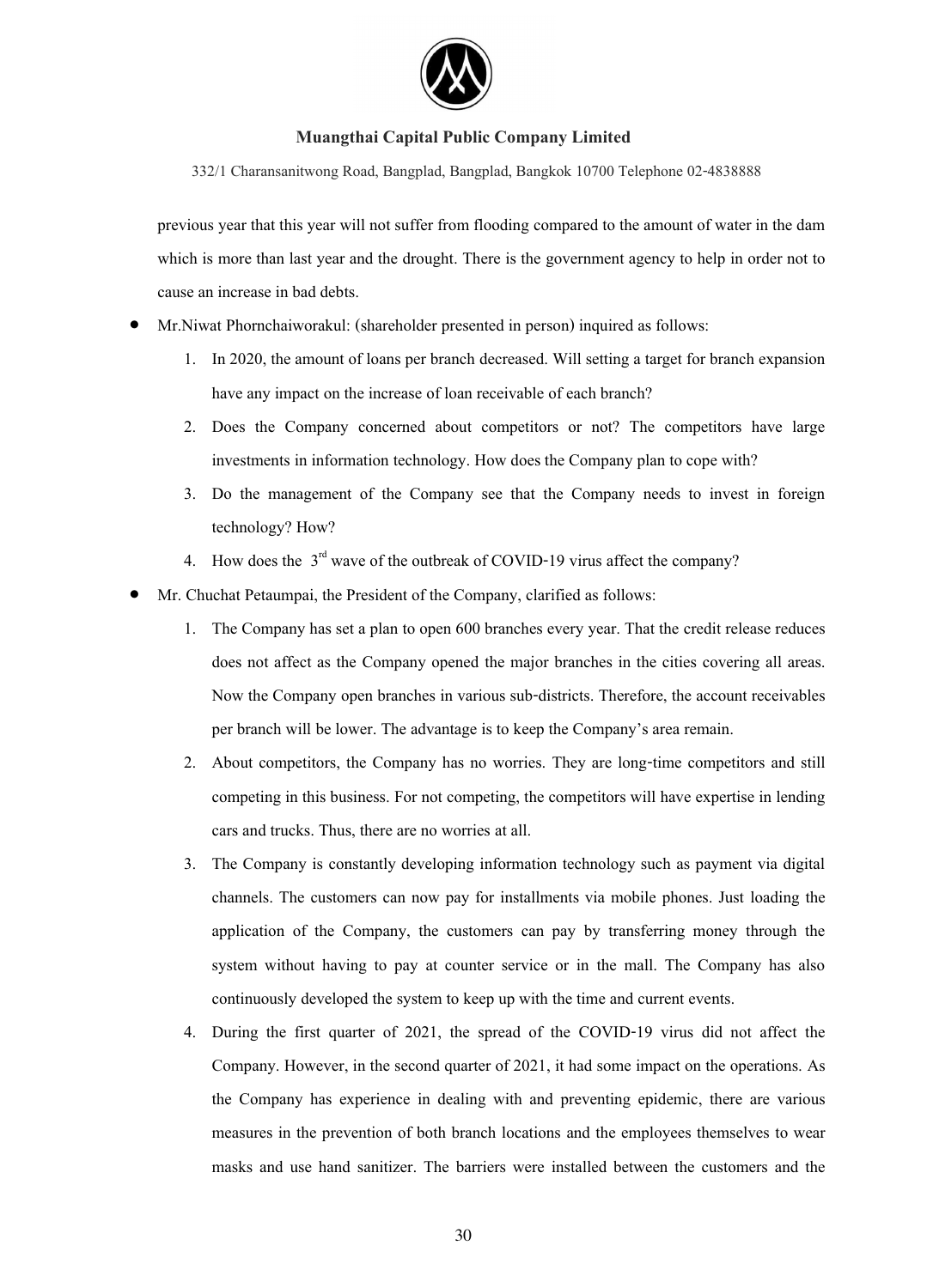

332/1 Charansanitwong Road, Bangplad, Bangplad, Bangkok 10700 Telephone 02-4838888

staffs serving the branches. The loan volume in the  $2<sup>nd</sup>$  quarter of 2021 had a slight impact. However, at present, there has not been any impact.

- $\bullet$  Mr.Phatchara Rattanamethakosol: (shareholder presented in person) inquired as follows:
	- 1. Inquire about the progress of the new motorcycle hire purchase business
	- 2. Why did the depreciation and amortization increase from 275 million baht to 1,169 million baht?
	- 3. What is the maximum level that the Company have a policy to determine the D/E Ratio for not more than?
	- 4. What are the concerns of the Company about the spread of COVID-19 this time?
- $\bullet$  Mr. Chuchat Petaumpai, the President of the Company, clarified as follows:
	- 1. The new motorcycle hire-purchase business of Muangthai Leasing Company Limited (the subsidiary) has customers as a cause for this business. There is very good response and the number of loan lending has increased throughout the time. This is because the Company has a good customer base leading to become another good business in the future.
	- 2. D/E is debt to equity directed by a commercial bank who is the lender and can borrow up to 4 times. The Company borrows only 2.7 which high D/E affects the rating of the Company. At present, the Company has been rated at BBB + and needs to adjust the rating to be higher. In order to improve the rating, the D/E value must be low and the capital must be high. This is the reason why the Company pays a small dividend in order to reduce costs and adjust the rating to be higher.
	- 3. Regarding the situation of the COVID-19 epidemic, the Company pays attention to 2 issues; 1. Business matters, 2. Personnel. For business, the Company has no concerns and continue to operate business. For personnel of the Company, in the first phase of epidemic, the number of infectious agents for the Company's personnel was zero. However, in 2021, the outbreak has escalated. There are also concerns that the Company's employees will be infected with COVID-19. It was reported that some employees were infected with COVID-19 but it does not affect the business operation in any way. When they has been tested and found the infection or is at risk, those persons were separated to be in quarantine and to be treated. After that, the branches were cleaned and disinfected. On the personnel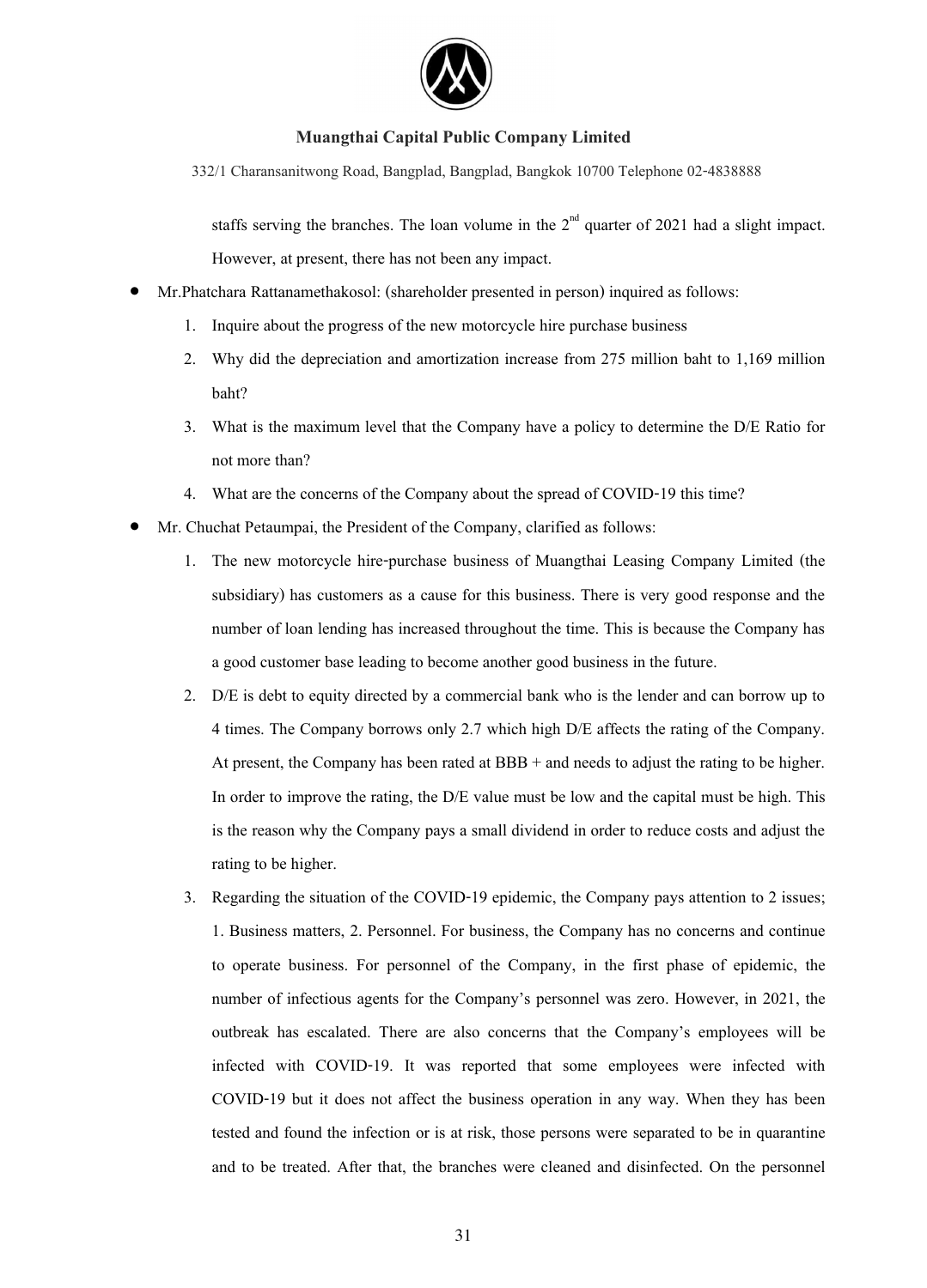

332/1 Charansanitwong Road, Bangplad, Bangplad, Bangkok 10700 Telephone 02-4838888

side, there was no impact. The Company has many branches and has many employees with the good management system. We are able to rotate people internally. There is no need to close the branches.

 $\bullet$  Mr. Surat Chayaworadech: Deputy Managing Director clarified about the inquiries on the depreciation and amortization as follows:

In 2020, the Company has adopted a total of 2 sets of financial reporting standards; a set of financial instruments about provisioning or credit impairment and disclosure of information and Financial Reporting Standard No. 16on the Lease Agreement (TFRS16) stipulating that the Company has a long-term lease agreement. The original accounting standard gave rent as an expense each year and disclosed the obligation of the lease for the year 2020. The rent showed only that lease. It is a low-value lease and the contract period is not more than 1 year in accordance with TFRS16 guidelines. For qualified lease agreements, the Company will record as leasehold property and write off the depreciation of the leasehold right originating the higher depreciation expense in the year.

**The Chairman** asked whether any shareholder wanted to inquire or give any comment more or not. No shareholder expressed the opinion or proposed any other matters. The meeting's secretary summarized the number of shareholders attending the 2021 Annual General Meeting of Shareholders with the details as below:

|                              |       | Calculated as 86.69% |                      |  |
|------------------------------|-------|----------------------|----------------------|--|
| Total                        | 1.480 | persons representing | 1,837,852,248 shares |  |
| Authorize the attorney       | 1.440 | persons representing | 398,777,870 shares   |  |
| Attend the meeting in person | 40    | persons representing | 1,439,074,378 shares |  |

In order to comply with the principles of good corporate governance and for the benefit of checking the votes, the Company would like to collect all the ballots from all shareholders attending the meeting today. You can send ballots to the Company's staffs at the ballot receiving box in front of the event.